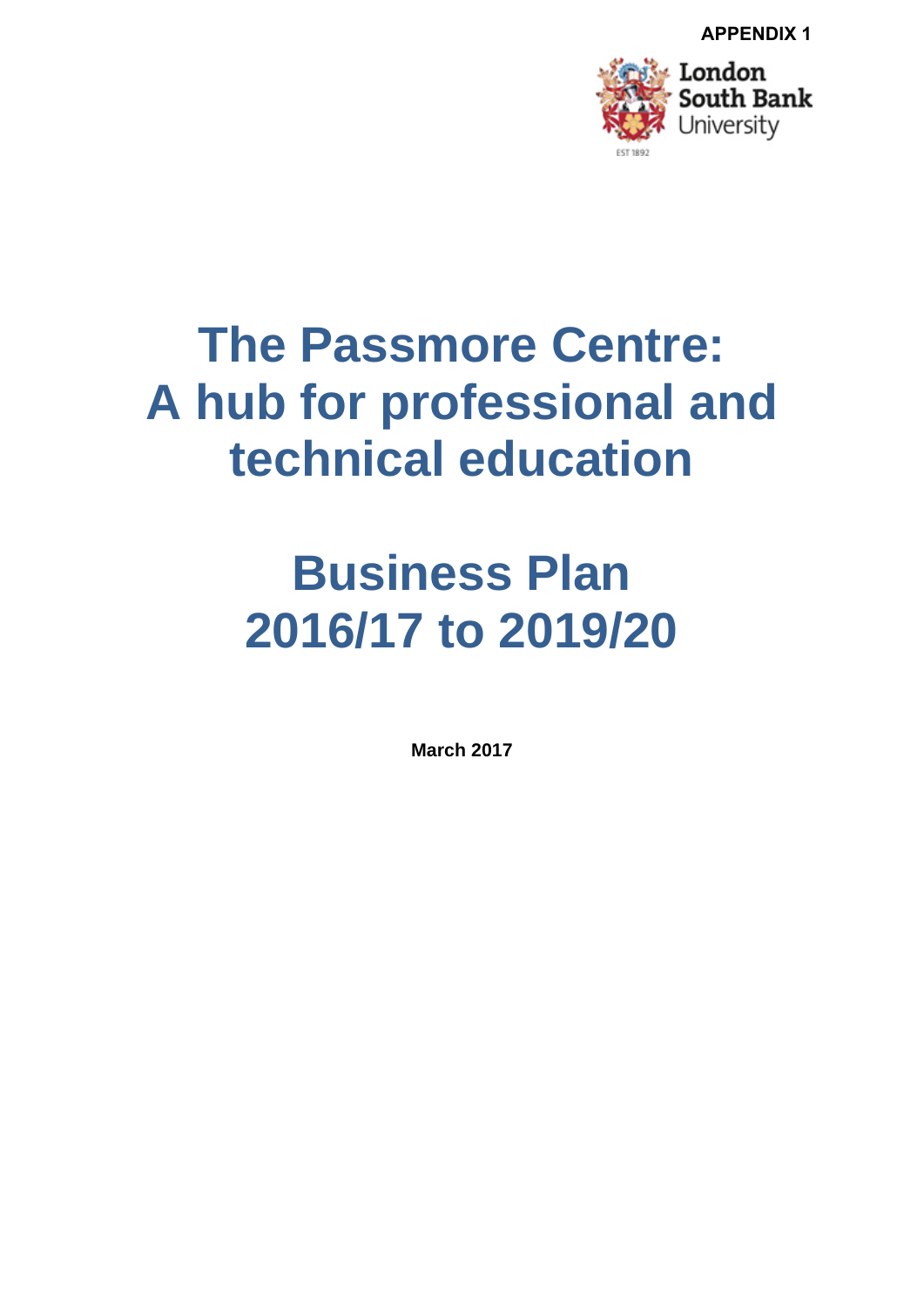# **Contents**

| Summary Proposal to Southwark Council by London South Bank |
|------------------------------------------------------------|
| University                                                 |

| 1.1  |  |
|------|--|
| 1.2  |  |
| 2.   |  |
| 3.   |  |
| 3.1  |  |
| 3.2  |  |
| 3.3  |  |
| 3.4  |  |
| 3.5  |  |
|      |  |
| 4.1  |  |
| 4.2  |  |
| 4.3  |  |
| 4.4  |  |
| 5.   |  |
| 5.1  |  |
| 5.2  |  |
| 6.   |  |
| 6.1  |  |
| 6.2  |  |
| 6.3  |  |
| 6.4  |  |
| 6.5  |  |
| 6.6  |  |
| 6.7  |  |
| 6.8  |  |
| 6.9  |  |
| 6.10 |  |
|      |  |
| 7.1  |  |
| 7.2  |  |
| 7.3  |  |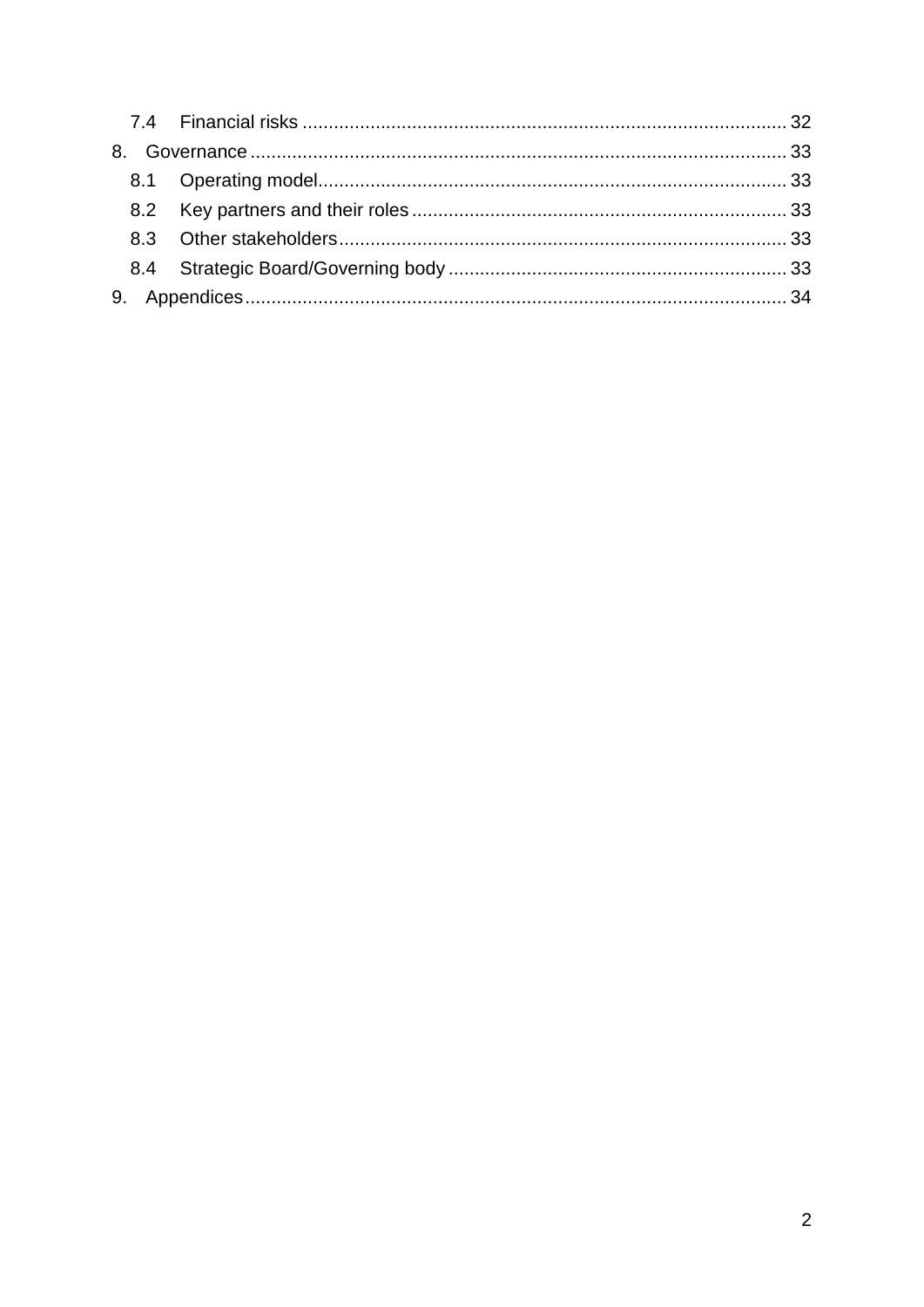### **Summary Proposal to Southwark Council by London South Bank University (LSBU)**

LSBU is seeking capital funding of £5m from Southwark Council for the creation of the Passmore Centre as the hub of the new Institute for Professional and Technical Education (IPTE). In return for funding, LSBU will assist in delivering commitments made in the Council Plan 2014-18.

#### **Outcomes**

The IPTE will offer a range of high quality apprenticeship programmes combining paid employment and training in key areas of local economic activity eg construction. These will be working learners on professional and technical pathways, making the transition to Levels 4, 5 and 6 (with some undertaking Level 2 and 3 qualifications). The success of Southwark Council's investment will be measured by the following outcomes for Southwark residents:

2017/18 100 apprenticeship enrolments for Southwark residents 2018/19 200 apprenticeship enrolments for Southwark residents 2019/20 300 apprenticeship enrolments for Southwark residents 2020/21 400 apprenticeship enrolments for Southwark residents 2021/22 500 apprenticeship enrolments for Southwark residents 2022/23 500 apprenticeship enrolments for Southwark residents

It is appreciated that enrolling 100 new Southwark apprentices for 2017 intake will be challenging, but we are confident that through effective marketing and stakeholder engagement, we will be enrolling 500 Southwark apprentices by 2021, which should have involved >800 local students in undertaking apprenticeships. We will exceed the national benchmark for completion of apprenticeship outcomes at Levels 4-6, mindful that we need to encourage as many students as possible, if they have the ability, to undertake them.

Apprenticeships vary in length from 1 year to, in the case of Degree Apprenticeships, 5 years. We do not have firm graduation dates for apprentices until their courses (and therefore course lengths) are determined. However, we anticipate that by 2023 a total of approximately 1000 Southwark residents will have graduated from high quality apprenticeship programmes. In addition, apprentices who have started in later years and are on longer programmes (eg Degree Apprenticeships) will continue to complete courses over subsequent years).

Overall, by 2019/20 LSBU expects 2000 students to be taking courses through the IPTE with an intake of 500 or more p.a. engaged on Higher and Degree Apprenticeship qualifications or equivalent.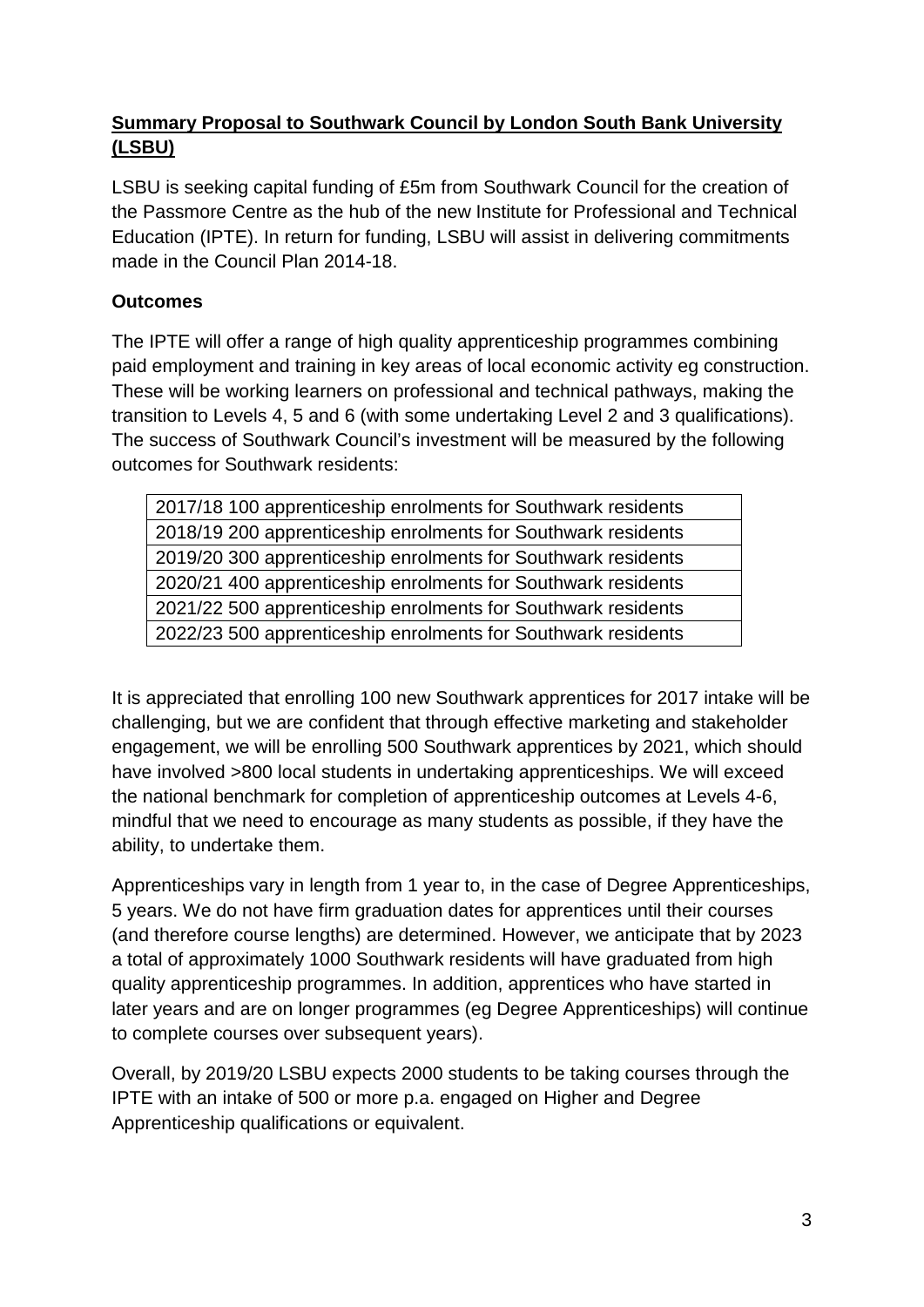#### **Project Overview**

The IPTE will help meet the local shortfall in professional and technical skills, especially through apprenticeships, and address some of the concerns about low educational engagement in the area. The IPTE will support Level 3 learners, smoothing their way through the crucial transition into higher professional and technical education. It will enable those who are not in work to achieve suitable professional and technical qualifications that are aligned with job opportunities; and those already in work to progress their careers.

As set out in the Business Plan, the available evidence indicates that the needs of local learners are not being met by FE provision. The IPTE will increase the range of options open to employers and learners by increasing the range of apprenticeships on offer and providing learners with a more diverse range of study options.

A key feature of IPTE will be the fostering of strong partnerships with other education providers, employers and key stakeholders to develop and deliver new apprenticeship programme and to promote these opportunities to learners and employers.

The Passmore Centre will be the hub for apprenticeship development and delivery – a physical gateway through which learners and employers access apprenticeship programmes and support. It will serve learners by helping to smoothing the route into high quality professional and technical education.

The Passmore Centre will also serve the local community by being a central point for Independent Careers Advice and Guidance for those considering access to professional and technical programmes (Levels 3-6) including school and FE pupils and the wider community. This will include insight for young people into the kinds of jobs available in the area and encouraging people into the most suitable courses. This offer will be incorporated into LSBU's substantial programme of Community Engagement and Outreach activity including work with over 50 schools and over 100 outreach events.

For employers, the Passmore will provide a one stop shop providing information, recruitment support and relationship management. LSBU works with nearly 1000 employers which sponsor students. The Passmore Centre will have access to these employer

relationships to promote apprenticeships with additional support targeting a further 500 local businesses.

LSBU's experience of employer sponsored study, its close links to the area and to local employers place it strongly to take a leading role in Higher and Degree Apprenticeships. This is well-recognised by HEFEC which has already provided £250,000 to support apprenticeship development at LSBU. LSBU is also working closely with the DfE and with the University Vocational Awards Council on Higher and Degree Apprenticeships.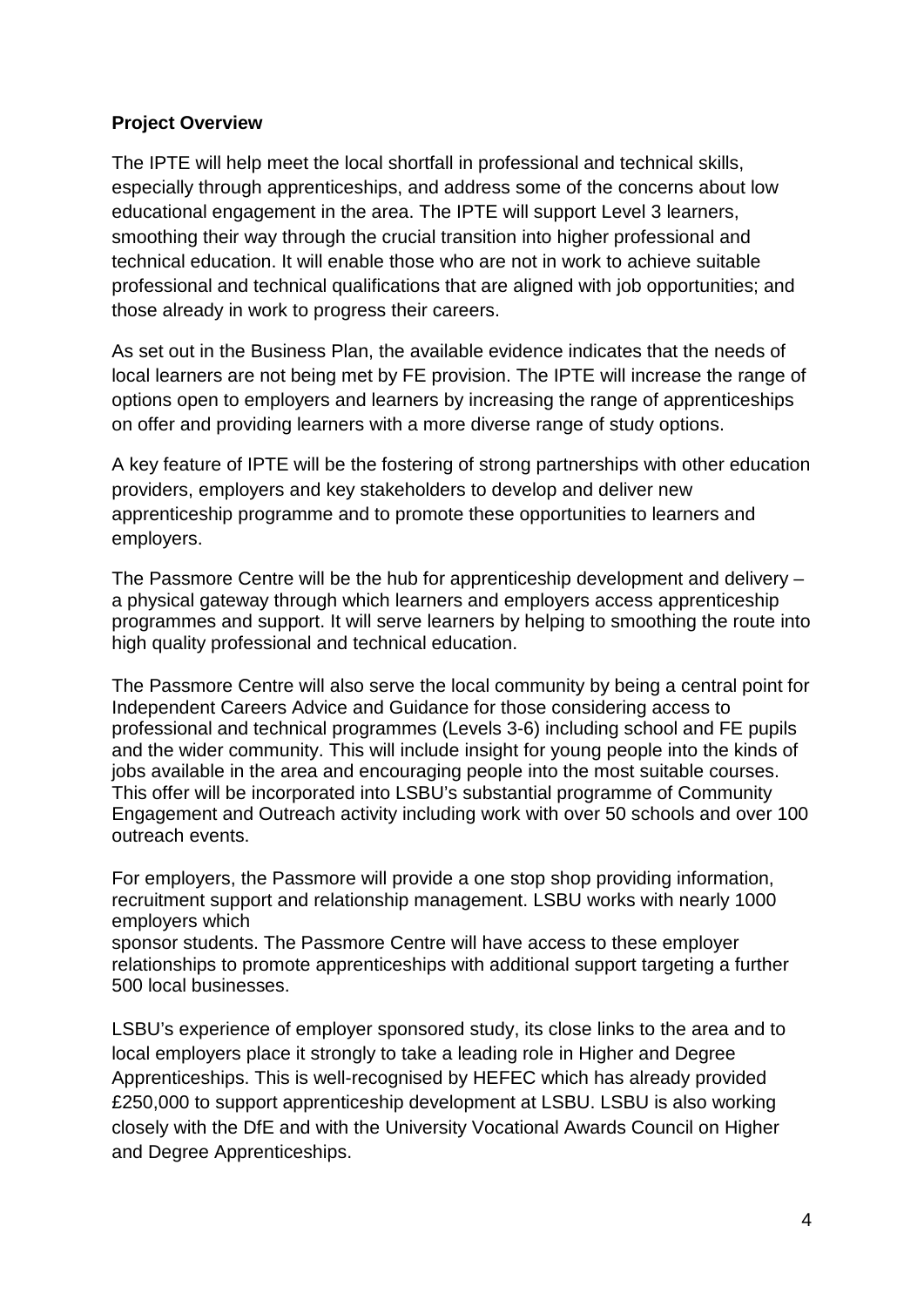#### **Proposed sources of capital and revenue finance for this project**

| Area of investment and investment<br>required                                                                                                            | Proposed source of funding                                                                                                                                                                                              |
|----------------------------------------------------------------------------------------------------------------------------------------------------------|-------------------------------------------------------------------------------------------------------------------------------------------------------------------------------------------------------------------------|
| Investment of £4m into additional<br>teaching capacity in laboratories and<br>other technical facilities which will<br>enable growth in apprenticeships. | Grant of £2m has been confirmed<br>from the Higher Education Funding<br>Council for England (HEFCE) subject<br>to £2m from LSBU and support for the<br>Passmore Centre.                                                 |
| Educational development and delivery<br>costs (staffing and infrastructure) of £1m<br>over three years.                                                  | Grant of £1m has been confirmed<br>from HEFCE subject to support for<br>the Passmore Centre, A further<br>HEFCE grant of £250,000 has been<br>made to invest in the development of<br>apprenticeships with FE Colleges. |
| Refurbishment of Passmore Building as<br>Passmore Centre, Cost estimated at<br>£5m.                                                                      | A grant of £5m is sought from<br>Southwark Council.                                                                                                                                                                     |
| Ongoing revenue costs                                                                                                                                    | Once established, Passmore Centre<br>will be self-financing through teaching<br>fees.                                                                                                                                   |

#### **Model and time frames**

The IPTE model is flexible and, as set out in the Full Business Case, will adapt easily to any changes which arise in the local education landscape, for example, as a result of the current Local Area Reviews of Further Education. This model can also be delivered quickly and provides an immediate and cost effective answer to local apprenticeship needs.

Should Lewisham and Southwark College become part of a group structure with LSBU, including the IPTE and the Passmore Centre, a number of mutual and wider benefits will accrue. These include the ability to provide coordinated careers/ education pathway guidance and delivery from entry level 1 through to level 7 learning, with employment support at whatever exit/entry level best suits the learner.

Set out below are three scenarios in which the IPTE and Passmore Centre might operate.

#### **Scenario One:** Status Quo – LSBU continues to work with a range of independent FE providers through individual progression or similar agreements

The role of the Passmore Centre in this scenario will be as a one stop shop for apprentices, prospective apprentices and employers and as a hub for the relationships with apprenticeship delivery partners. Delivery of levels 4,5,6 would be undertaken primarily by LSBU. Delivery of levels 2 and 3 would be largely by FE partners through progression agreements.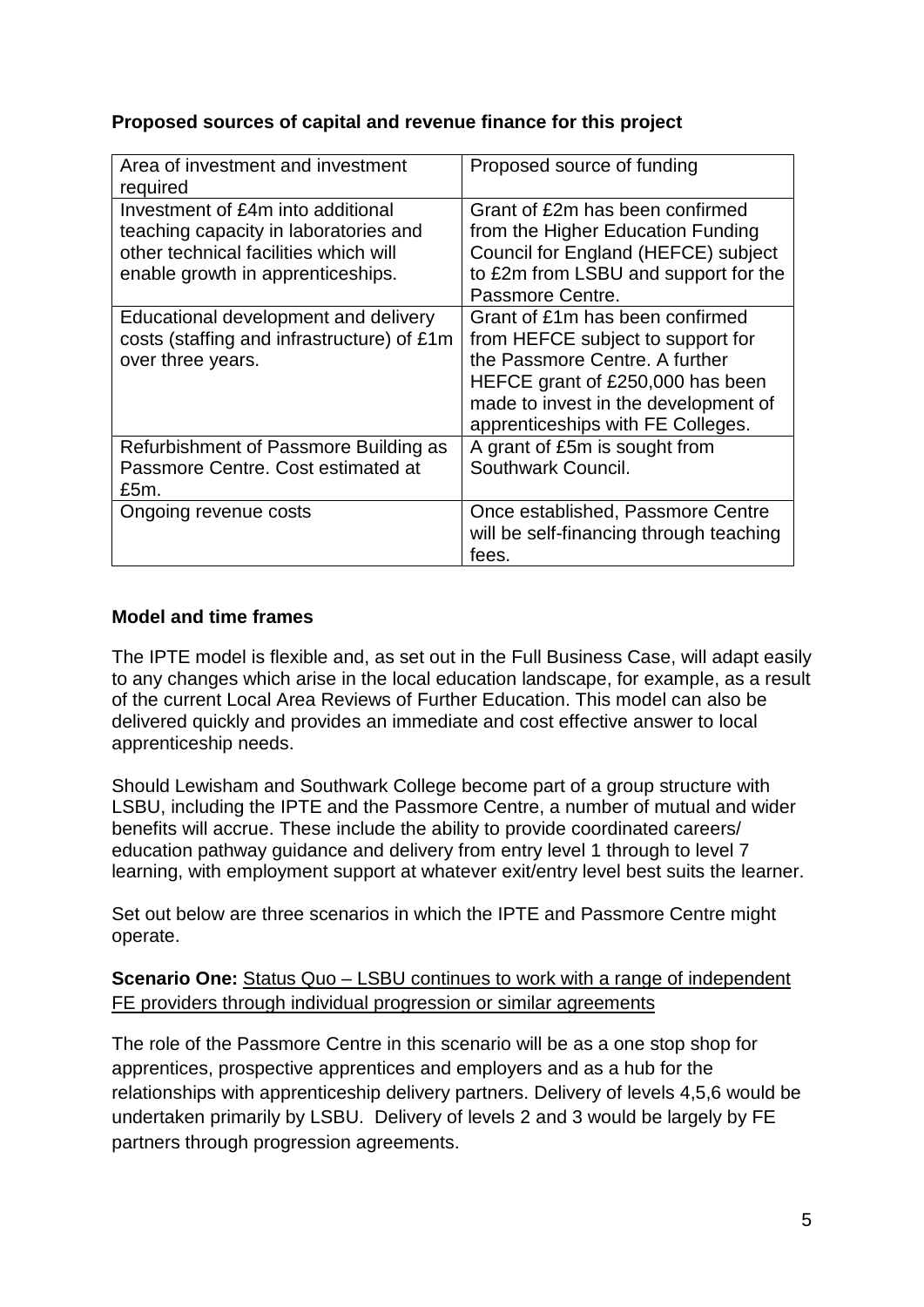#### **Scenario Two:** A collaboration is formed between LSBU, Lambeth College and Lewisham and Southwark College

In this scenario, rather than operating through normal progression agreements, the group structure will allow more integrated delivery with more flexibility for the individual learner; for example, classroom work at one institution with higher level skills at LSBU utilising expanded state of the art workshops.

Alongside these core partnerships, the Institute would continue to work with other appropriate FE partners ie which offer specialist or geographically beneficial opportunities.

**Scenario Three:** A collaboration is formed between LSBU and Lambeth College. Lewisham and Southwark College merges with a third party.

The collaboration with Lambeth would be integrated as set out in Scenario Two.

Should Lewisham and Southwark College merge with a primarily FE provider, LSBU would be pleased to work in partnership where appropriate agreements are reached.

Alongside the core partnerships, the Institute would continue to work with other appropriate FE partners ie which offer specialist or geographically beneficial opportunities as above.

#### **Governance**

The Passmore Centre will be owned and operated by LSBU. There will be a strategic Board to review the progress of the project and see that it remains true to its core purpose. This will comprise representatives of the Council and LSBU.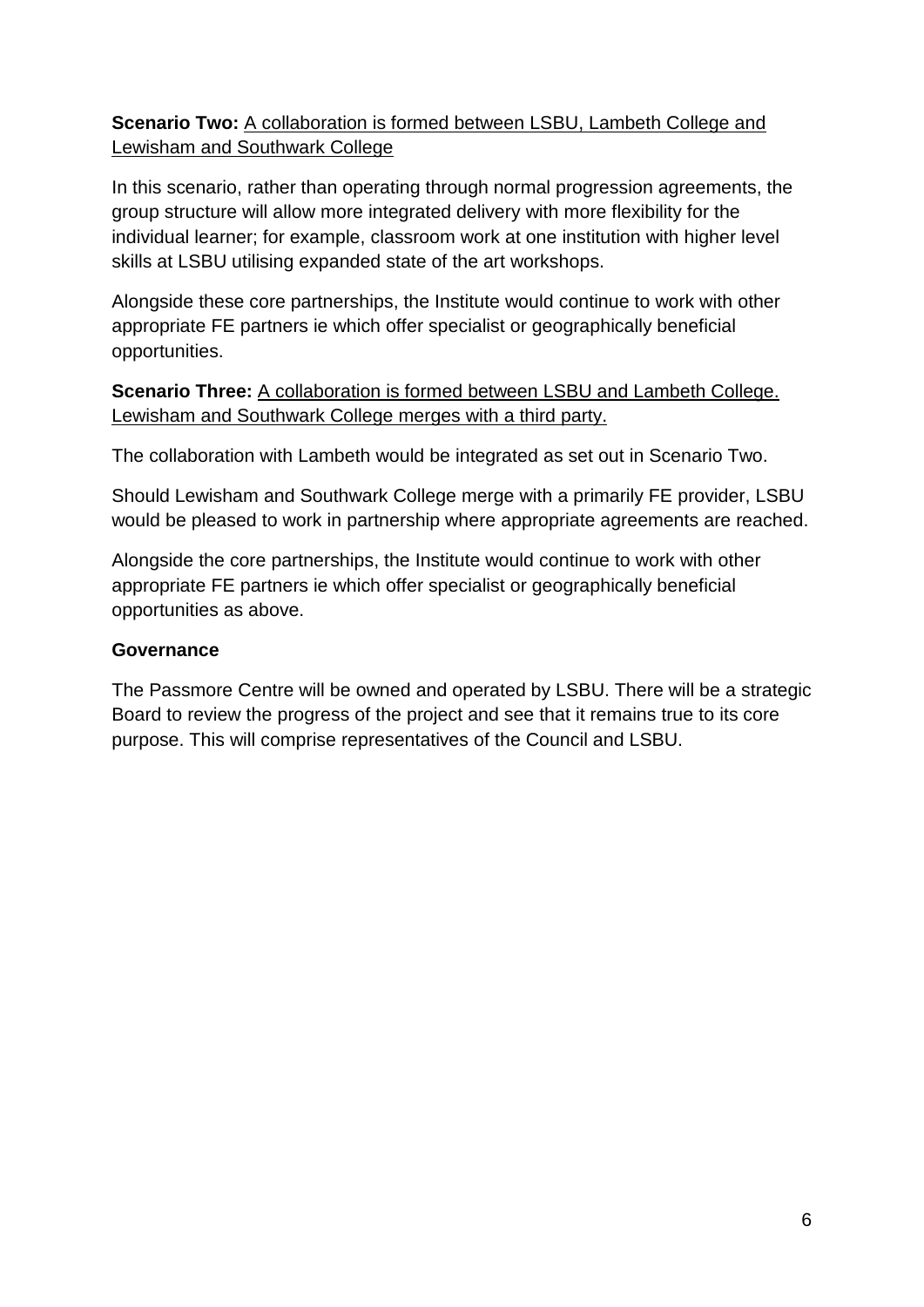# <span id="page-7-0"></span>**1. Business Plan Executive summary**

# <span id="page-7-1"></span>**1.1 High-level overview**

#### **Background**

In 2015 Southwark, Lambeth and Lewisham Borough Councils commissioned a report from The Centre for Economic and Social Inclusion on the skills provision and job matching in the Tri Boroughs. Entitled "South London Tri Boroughs skills provision and job matching" (The Centre for Economic and Social Inclusion 2015 Appendix One), the report was clear that the professional and technical courses offered locally did not meet learner expectations or employer needs. This analysis led to Southwark Council's proposals for an alternative approach to some further education provision in Southwark as set out in "Raising standards and developing skills in further education in Southwark – a prospectus for change" (2015 Southwark Council Appendix Two).

This plan and proposal from London South Bank University (LSBU) arise out of the issues raised in these two reports and endeavours to support the Southwark Council Plan (2014/15 to 2017/18) "Fairer Future" and the ambitions set out therein, namely:

- We will guarantee education, employment or training for every school leaver, support 5,000 more local people into jobs and create 2,000 new apprenticeships.
- We want our residents to be and stay financially independent. With local business and other partners we'll make sure our residents are equipped with the skills and knowledge to access the many exciting opportunities that being in Southwark brings.

By bringing back into use a Grade II Listed Building, as set out below, this proposal also supports the Council's plans for Revitalised Neighbourhoods:

• We will revitalise our neighbourhoods to make them places in which we can all be proud to live and work, transforming Elephant and Castle, the Aylesbury and starting regeneration of the Old Kent Road.

#### **London South Bank University's Plan**

LSBU is planning to establish the Passmore Centre as a hub for a new Institute for Professional and Technical Education (IPTE). Together with the wider University it will support learners through the crucial transition from Advanced to Higher and Degree Level professional and technical education. This plan brings together the high quality technical facilities and the educational infrastructure needed to support a substantial growth in Higher and Degree Apprenticeships and related programmes for a wider group of learners, particularly at educational Levels 3-6, and in so doing support the employers of Southwark.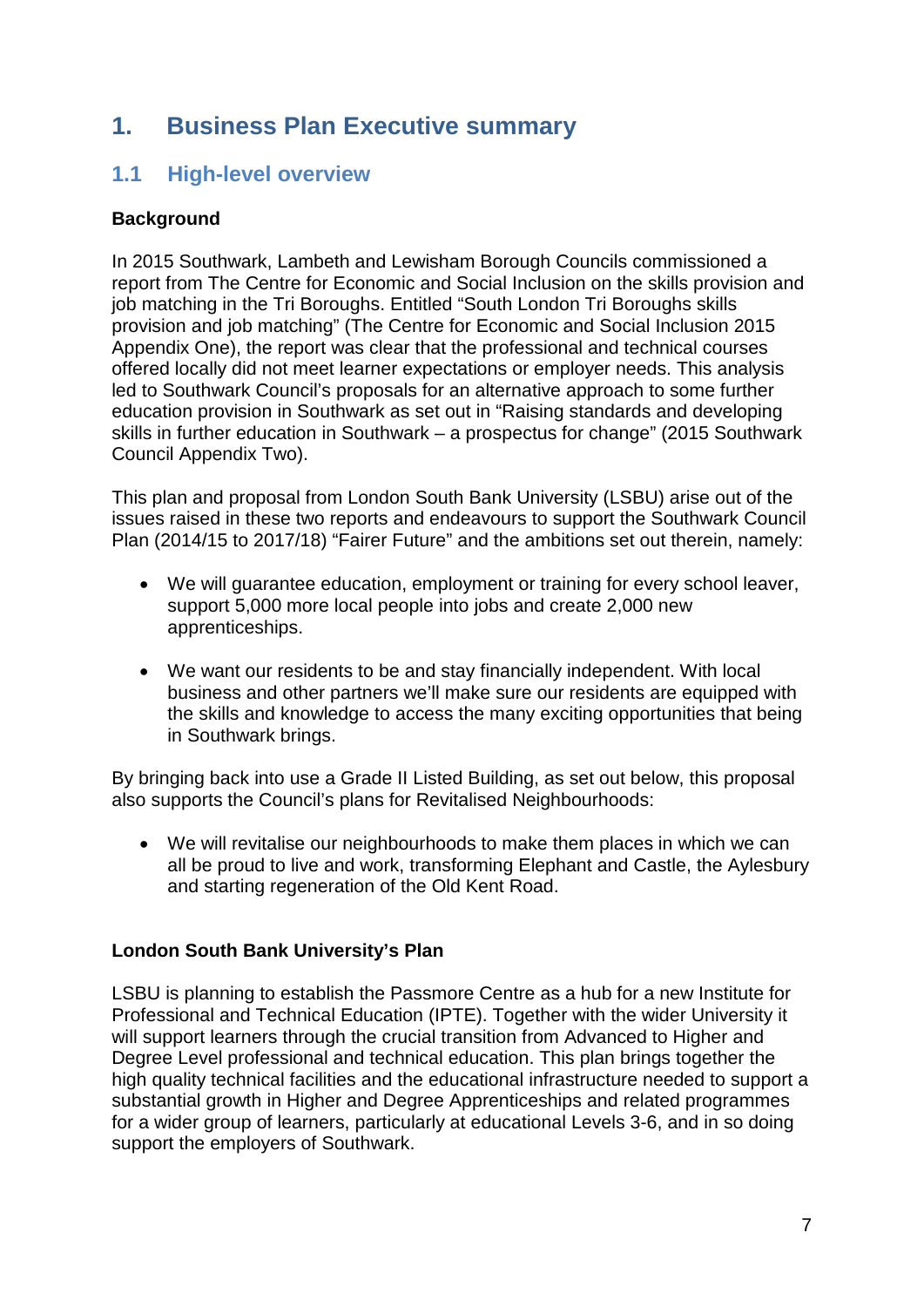#### **Summary of overall programme:**

- Refurbishment of the Passmore Building as the new Passmore Centre, which will be the hub for an Institute for Professional and Technical Education, with capital support from Southwark Council
- Increased capacity in the University's laboratories and other technical teaching facilities to support further professional and technical education
- Dedicated staff to develop and deliver Higher and Degree Apprenticeships
- Dedicated staff to support students engaged in Apprenticeships and other employer supported education.

### **Current Activity**

LSBU has invested in an experienced Apprenticeships Manager, who, with the support of senior staff, is working with other education providers to develop new Higher and Degree Apprenticeships and connected pathway programmes at Level 3. LSBU now has approval for 10 Higher and Degree apprenticeship programmes with further 8 programmes anticipated to be ready for delivery for 2017.

The IPTE team is currently working with five FE partners (College of North East London (CONEL), Lambeth College, Lewisham and Southwark College, Barnet and Southgate College, Barking and Dagenham College; and with a number of Professional Bodies). We are working together on:

- curriculum design, delivery and apprentice preparation to ensure seamless progression - the aims are to create broad and inclusive progression routes for apprentices, provide new employability pathways and to create a more market-focussed, responsive and accessible offer to employers. A more joined up approach will mean that progression from levels 3 and below to levels 4+ will become more seamless. A broader combined approach will be more responsive to employer training needs at whatever level required.
- co-producing materials
- identifying where enhanced teaching opportunities and use of facilities could be maximised between partners
- developing additional degree apprenticeships across a range of engineering disciplines and in complementary areas of construction/civil engineering and management.
- hosting employer workshops to design academic content and delivery, develop competence/professional frameworks, and support recruitment of apprentices.
- establishing an Employer Engagement post to work with all partners –this post will support the direct engagement of employers, raising awareness and their continued engagement in the design and development of these Degree Apprenticeships.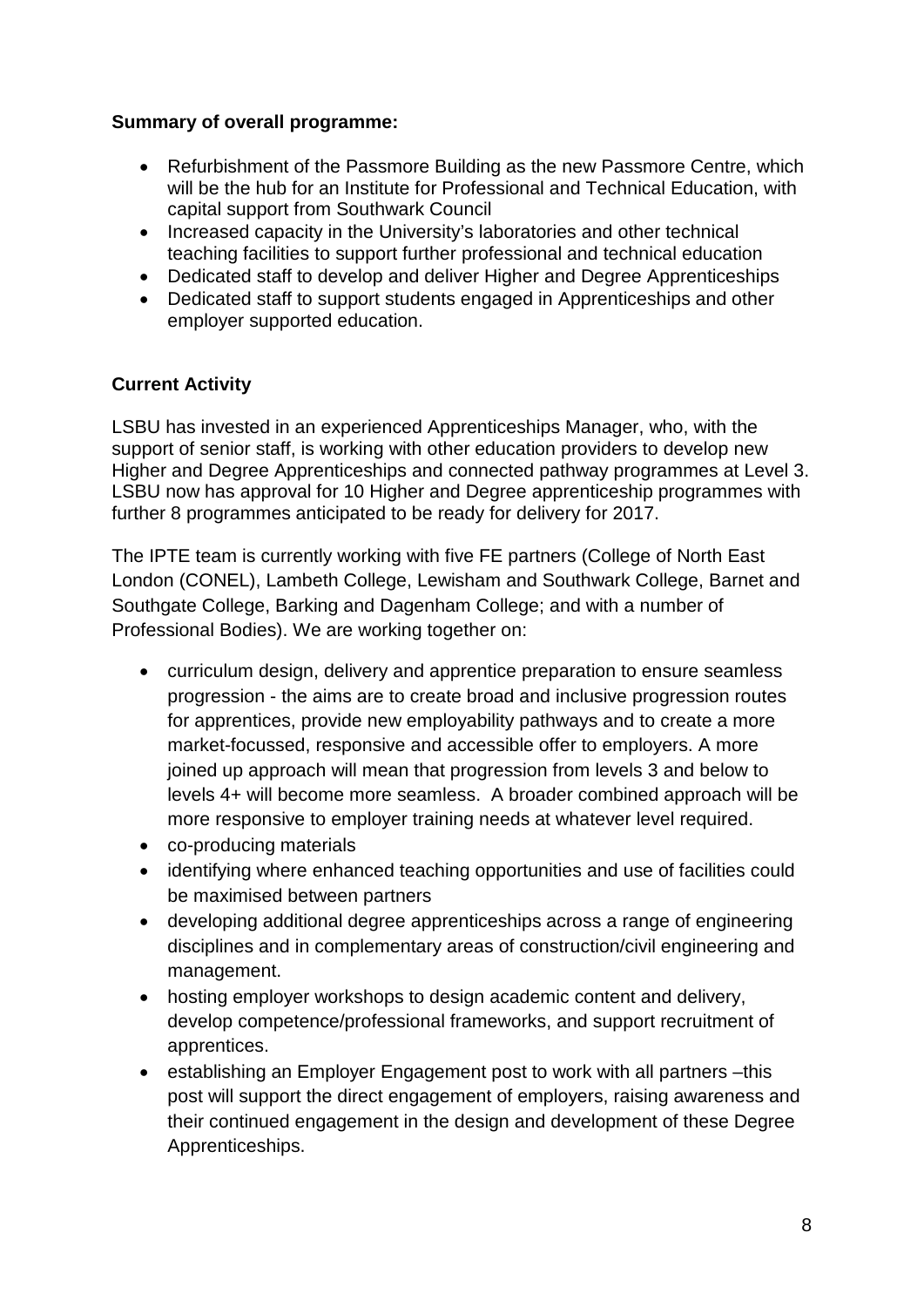#### **Proposal to Southwark Council**

LSBU is investing in a range of new facilities and infrastructure to support this provision and is seeking investment of £5m from Southwark Council to create the Passmore Centre. The Passmore Building is a Grade II Listed Building which is currently on the Southwark Buildings at Risk Register and which this proposal will bring back into use.

#### **Outcomes**

The impact of the project will be measured primarily by the number of learners on professional and technical pathways making the transition to Levels 4, 5 and 6. It will also be measured by the effect on employers and their ability to recruit suitable staff and to train their own staff in the areas they need.

By 2019/20 LSBU expects 2000 student to be taking courses through the IPTE (entry at Year 0/Level 3-4), with an intake of 500 or more p.a. engaged on Higher and Degree Apprenticeship qualifications or equivalent. This aligns with the objectives of Southwark Council and LSBU and new government initiatives concerning professional and technical qualifications.

#### **Summary**

The Passmore Centre will be a hub for the IPTE and provide:

- A "gateway" / "home" on campus for students on Higher and Degree Apprenticeships and other employer supported professional and technical programmes some of whom will be Levels 3/4 students. This "home" will provide them with a stronger sense of identity and security. Most of these learners will be working and studying part time and in many cases will be less confident learners who will benefit substantially from the provision of a home base rather than being left to find their way in the wider University
- Dedicated teaching facilities, locally situated to supplement access to the University's technical facilities, for specific core skills (e.g. maths, English, communication skills and IT) and preparation for moving into higher education
- Personal support for apprentices and other employer supported students
- Specific study resources to support Higher and Degree Apprenticeship students, especially given the constraints of studying alongside work-based activities
- One Stop Shop for employers (some of which struggle to build relationships with FE Colleges) with the opportunity to signpost them to the most appropriate college for their needs
- A central point for Independent Careers Advice and Guidance for those considering access to professional and technical programmes (Levels 3-6) including school and FE pupils and the wider community. This will include insight for young people into the kinds of jobs available in the area and encourage people into the right kinds of courses
- Support for gateway activity at Levels 3/4 (possibly including foundation year provision)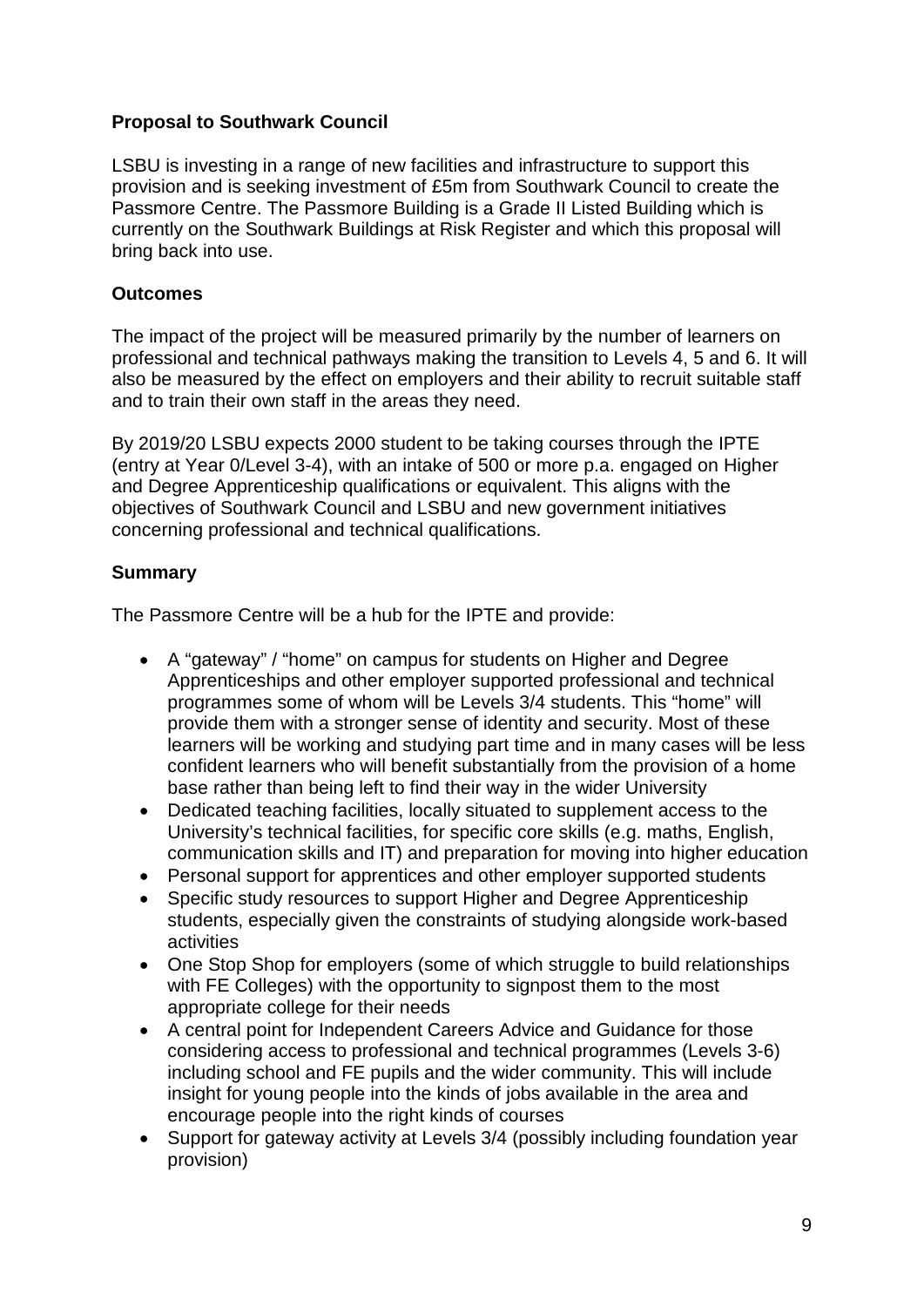- Promotion of apprenticeship opportunities to employers supporting Southwark's own pledge for 2000 apprenticeships
- A meeting point to bring together employers (with available jobs) and those with relevant skills
- Account management support for employers
- A bridge into the University for FE colleges and other Level 2-4 education providers
- Community outreach activities focused on professional and technical education

# <span id="page-10-0"></span>**1.2 Key contacts**

The project is being sponsored by the Vice Chancellor of London South Bank University, Professor David Phoenix and led by LSBU Deputy Vice Chancellor, Professor Pat Bailey with support from senior professional and academic staff. Key contacts:

- Professor David Phoenix, Vice Chancellor: [phoenixd@lsbu.ac.uk](mailto:phoenixd@lsbu.ac.uk)
- Professor Pat Bailey, Deputy Vice Chancellor: [pat.bailey@lsbu.ac.uk](mailto:pat.bailey@lsbu.ac.uk)
- Michael Simmons, Director of Stakeholder Engagement: [michael.simmons@lsbu.ac.uk](mailto:michael.simmons@lsbu.ac.uk)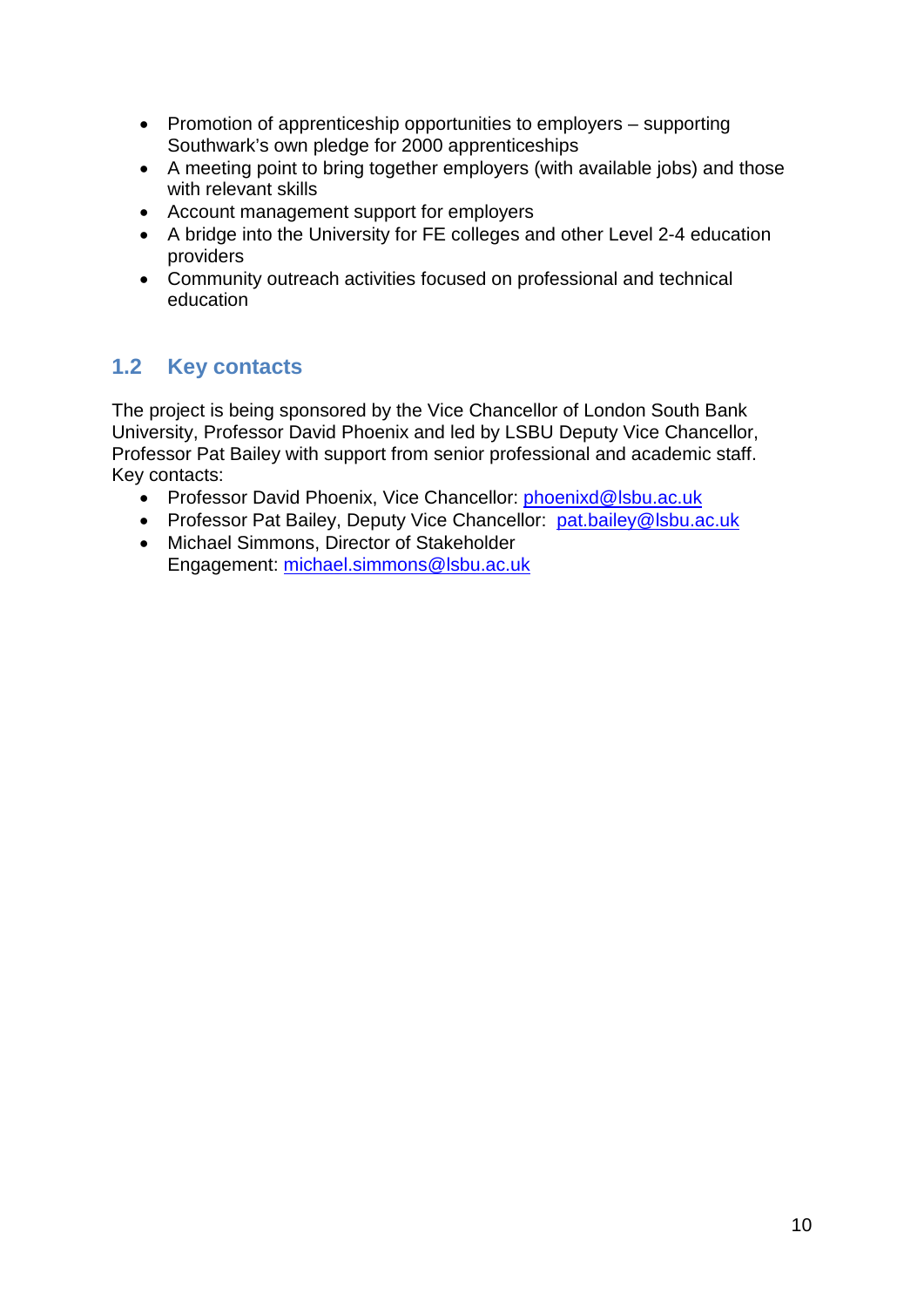# <span id="page-11-0"></span>**2. About London South Bank University**

London South Bank University has over 18,500 students, over a quarter of whom come from south east London. The University has a 125 year history of providing professional and technical education to the area. Over 37% (6700) of LSBU students are sponsored by business and government, the highest proportion of any UK university. These are students for whom employers fund their degree course tuition, give time off for study, and offer training in the work place. They "earn while they learn" and are a key to increasing UK productivity. LSBU has also become involved in the new Higher and Degree Apprenticeship programmes and is a lead higher education provider. LSBU has around 1000 employer partners supporting students and its courses are accredited by professional bodies or developed with employers.

London South Bank University is committed to playing a key role in the community. It has strong partnerships with its local councils, local businesses and the local education sector. In 2014 LSBU opened the University Engineering Academy for 14- 19 year olds; and in 2016 will open a University Technical College in Brixton in partnership with Skanska and Guy's & St Thomas' Hospital. Working with local schools and colleges LSBU provides pathways into higher education, particularly into areas like construction and engineering.

To support work with employers, LSBU invests in high quality facilities used in the industries in which its graduates work. Facilities include robotics, virtual reality, acoustics, and health and social care simulation suites. LSBU's work with employers is underpinned by high quality applied research in key areas and it has world leading research partners including London Underground, Sellafield and Fitflop as well as the Welding Institute.

#### **The diversity of London South Bank University Students**

LSBU has one of the UK's most diverse bodies of students. Nearly 15% of LSBU students have a disability – the highest of any London university. Nearly 25% of LSBU students are from families eligible for free school meals – the highest in the UK. We have one of the most diverse groups of students by age with over 80% being mature students aged 21 years or over. Over 50% of our students are BAME. We take students from a wide range of educational backgrounds and we work hard with local schools and other organisations to provide pathways for those from less advantageous educational backgrounds but with the ability to succeed in higher education. We have a very substantial Widening Participation programme which starts as early as Year 9. In addition to complying with all equality and diversity legislation has a LSBU has strong record in supporting diverse student and staff bodies.

#### **Impact assessment and equality and diversity**

We have a strong record of supporting and driving equality of opportunity. An initial EIA screening of this project has confirmed the following: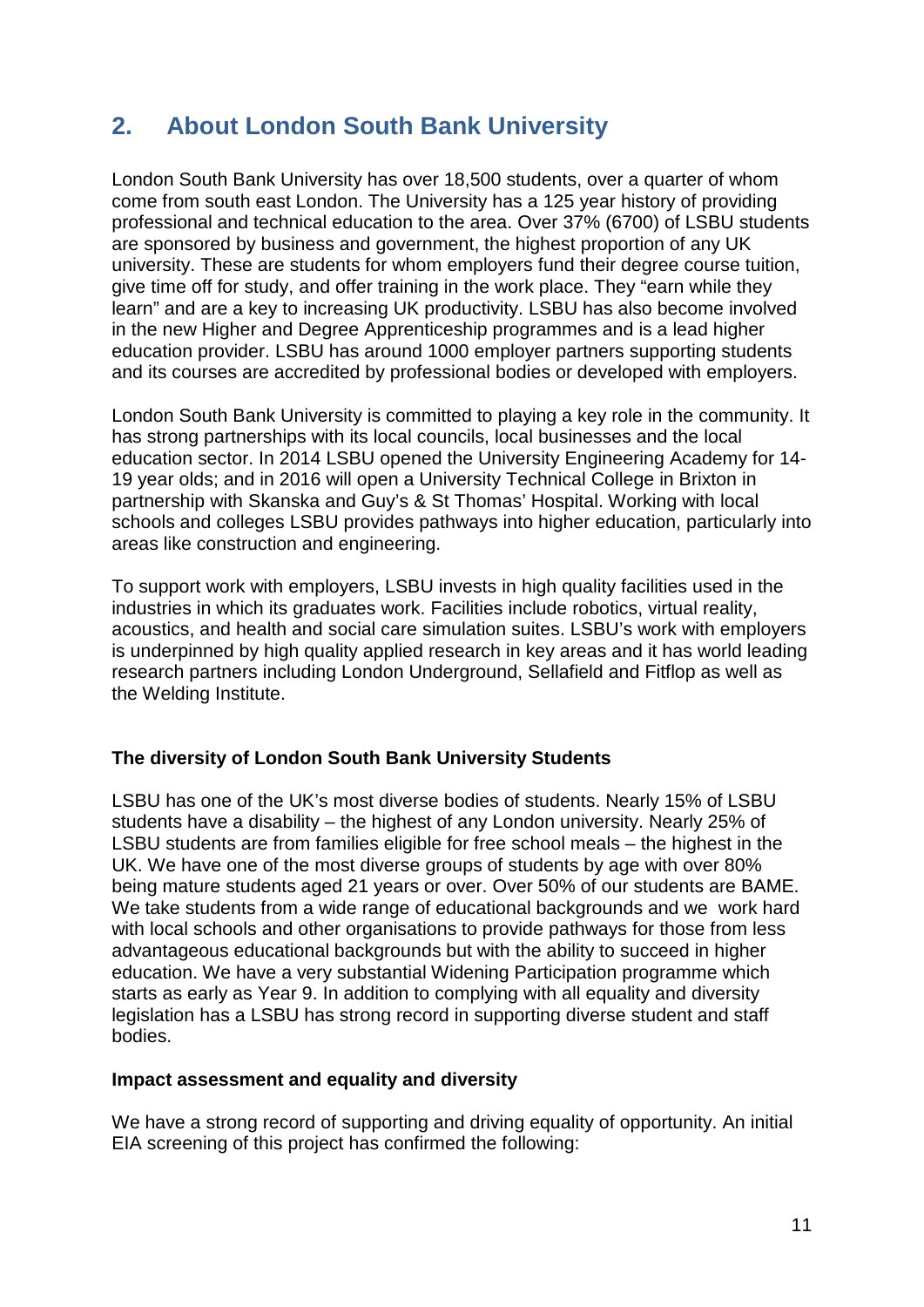- 1) Access physical: In terms of adapting the building to make it as inclusive and accessible as possible, we will follow as a minimum the building regulations to ensure compliance with current disability environmental standards. Initial aligned consultations via GenderNet (our gender network) has indicated that we will go further than existing regulations and ensure that there is inclusive signage, thus taking into account trans students and staff.
- 2) Access teaching: in terms of teaching, we will ensure that our teaching is accessible and inclusive. With a university student BAME population of 55%, a female student cohort of 51%, student satisfaction amongst BAME students running at 87.8% and a Student Life Centre that recently achieved a Service Marker Accreditation from the Institute of Customer Service (ICS), we are well placed to ensure that our teaching is as inclusive as possible. This includes the use of suitable images and references that reflect the background, education and lifestyles of our diverse cohort.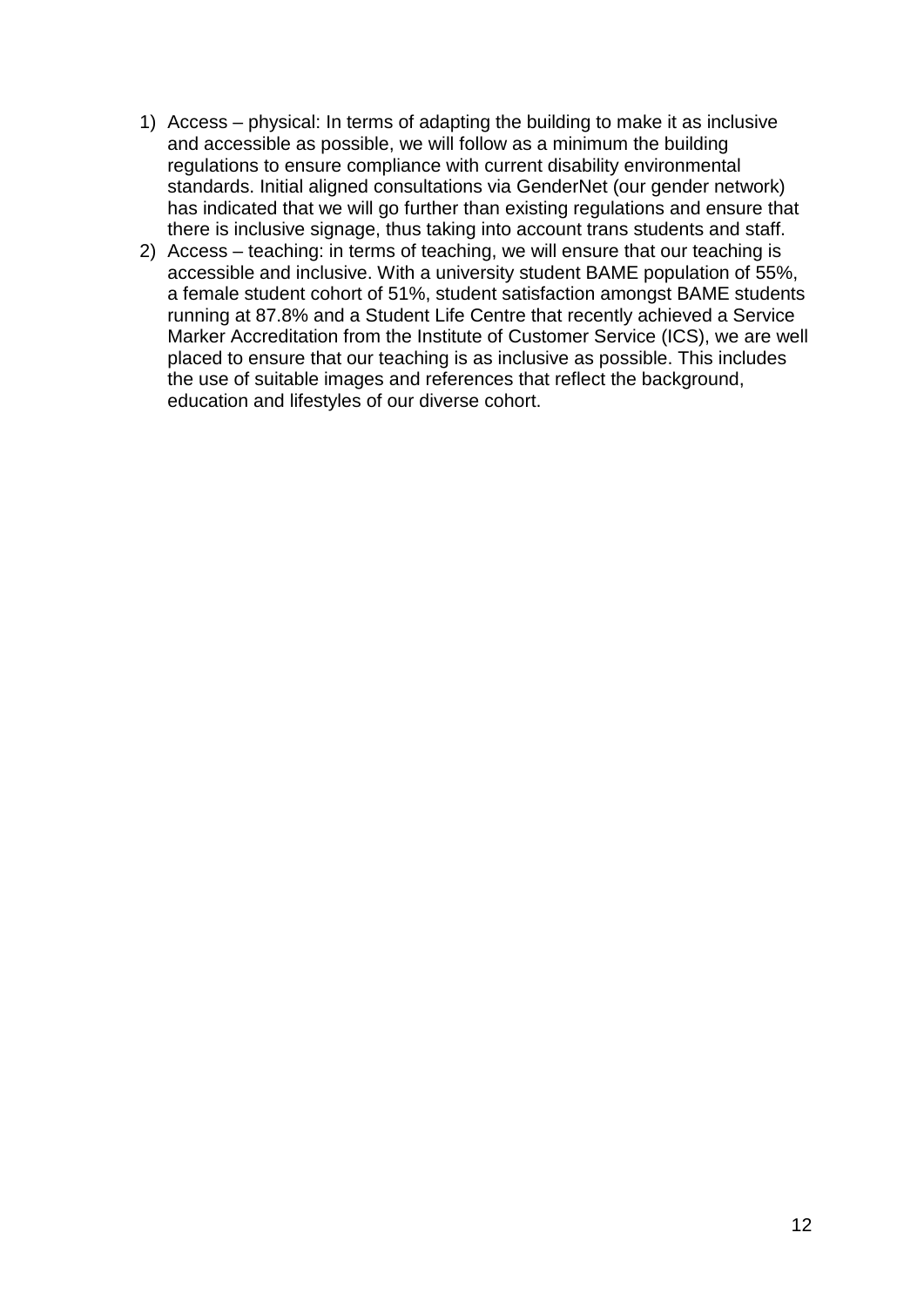# <span id="page-13-0"></span>**3. The vision**

## <span id="page-13-1"></span>**3.1 What's proposed - summary**

London South Bank University is proposing to establish a new Institute for Professional and Technical Education (IPTE). The aim of the IPTE is to help meet the shortfall in technical and vocational skills and address some of the concerns about low educational engagement in the area. It will provide a gateway for Level 3 learners, supporting the crucial transition into higher professional and technical education. It will enable those not yet in work to achieve suitable professional and technical qualifications that are aligned with job opportunities, and those already in work to progress their careers. The hub of the IPTE will be the Passmore Centre.

The Passmore Centre will support professional and technical education including apprenticeships at Levels, 3, 4, 5 and 6, smoothing the way into the Higher Education for those ready to study at degree level (in Higher and Degree Apprenticeships or other forms). Initially, the focus will be on STEM and Health related careers, but the aim is to broaden to other professional areas where there are significant local career opportunities, for example in Hospitality and Management.

The Passmore Centre will support the University's Widening Participation programmes by providing an insight into the career paths available and will provide Independent Careers Advice and Guidance to help people to make highly informed decisions about the pathway most appropriate to them.

Where appropriate, there will be routes to support Level 2 education in maths and English for those studying at Level 3 and above.

#### **Educational Rationale**

Whilst there are simple and established pathways for academic progression at Level 3, the pathways in professional and technical education are more complex, less well known and very often less well regarded. Very often learners fail to make this transition and the aim of the IPTE is to make it more straightforward, more practicable and better regarded.

Many learners do not follow a route into Levels 3 and 4 education because the provision locally is unappealing and in STEM areas in particular there is a shortage of suitable courses and facilities. So alongside Levels 4, 5 and 6 programmes LSBU plans to establish pathways and specialist "gateway" qualifications focusing on Level 3 and/or Level 3/4 combinations, in professional and technical education in collaboration with employers. Where appropriate, LSBU will also provide Level 3 support for those already broadly ready to begin Level 4 learning. In many cases the focus of this work will be around Higher and Degree Apprenticeships.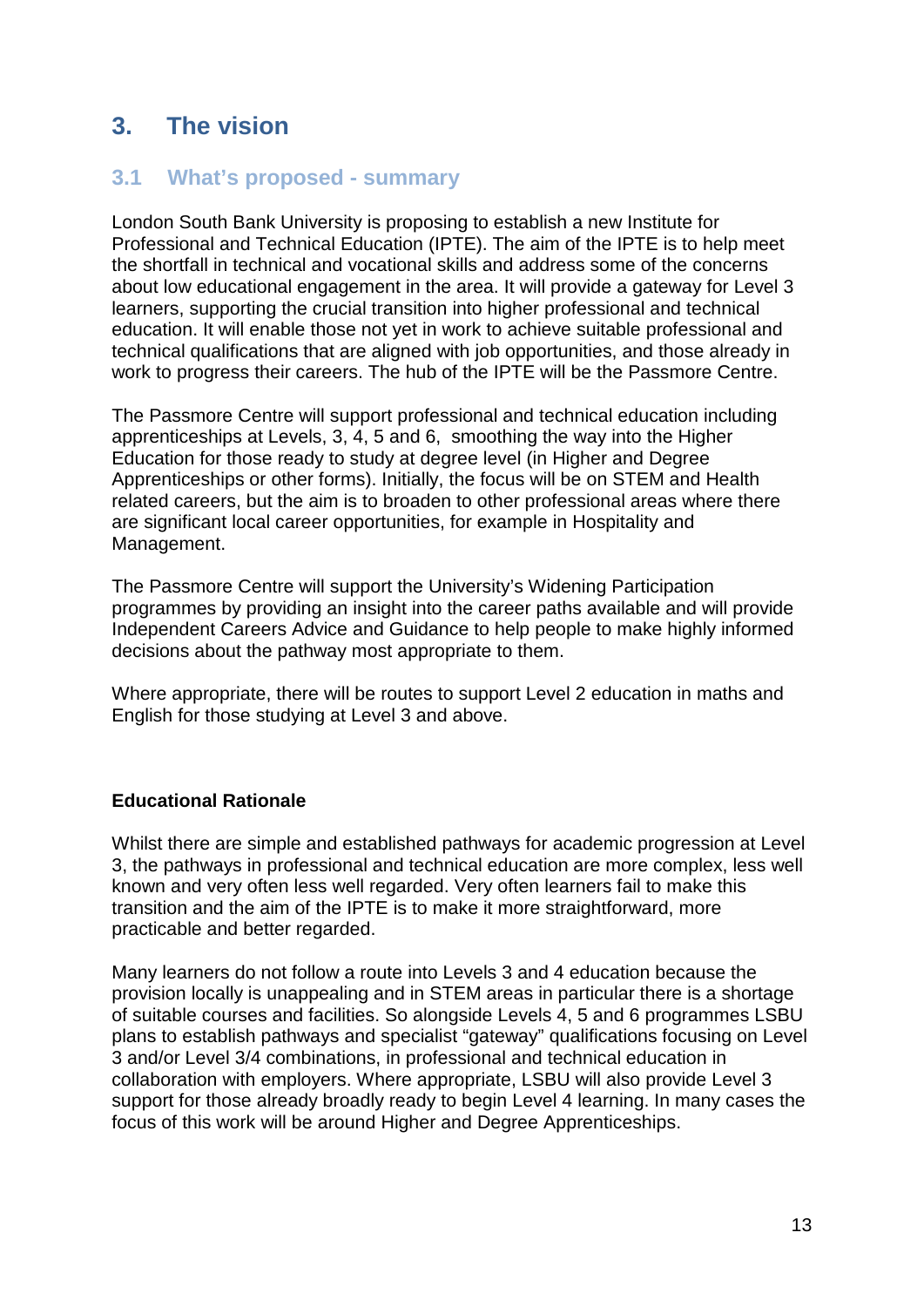LSBU sees huge advantages in providing Level 4 and 5 vocational qualifications within a research active university that educates to Levels 6-8; students will have access to leading edge technologies and expertise, whilst being able to study highly applied aspects of their subjects.

At the heart of the IPTE will be employer engagement. LSBU currently has around 6700 students sponsored by government and other employers in key areas of local demand, with nearly 1000 sponsoring employers. The University will also continue to work closely with existing employer partners through South Bank Employers Group, We Are Waterloo, other Business Improvement Districts, Southwark Business Forum and other organisations.

Alongside the IPTE the University is developing a new concept of a "Family" of Learning Providers in south-east London (Appendix Three). This Institute for Professional and Technical Education will be included should this Family be established. In that event, the IPTE will extend to a hub and spoke model where it will also provide specialist education in selected professional and technical fields both at the University but also at other local educational providers.

Whatever the final form of the IPTE, the Passmore Centre will provide a home base for apprentices, facilities for employer engagement, teaching facilities, and an outward-facing resource for community engagement. An extensive range of local activities will strengthen community engagement and raise awareness of Higher and Degree Apprenticeships and similar qualifications.

#### **The Passmore Centre**

LSBU believes that key to the success of the delivery of Higher and Degree Apprenticeships in Southwark will be the provision of a suitable centre, with external visibility and located close to key technical teaching facilities. Many of the new Level 3-6 learners will arrive at LSBU through a less academic route, or after a period away from academic study. To best serve these learners, who have the added complexity of studying part time, they need to feel fully supported in their learning and participation in the University. LSBU believes a dedicated centre will play a key role in this. Learners will benefit substantially from the sense of belonging and easy access to support that an easily identifiable and accessible "home base" can provide. This will contribute to ensuring they access the kind of support that will enable them to complete their studies successfully. Having their own facilities, as well as being able to mix with students on other pathways through labs and non-academic activities, will assist with confidence and mutual support.

The University estate includes the historic Passmore Building which, despite being a listed historic building, meets a number of what LSBU believes are key criteria – a stand-alone facility in close proximity to LSBU's Enterprise Centre (its hub for business engagement) and to key student services – the Student Centre, Library, Learning Resources Centre and relevant teaching facilities.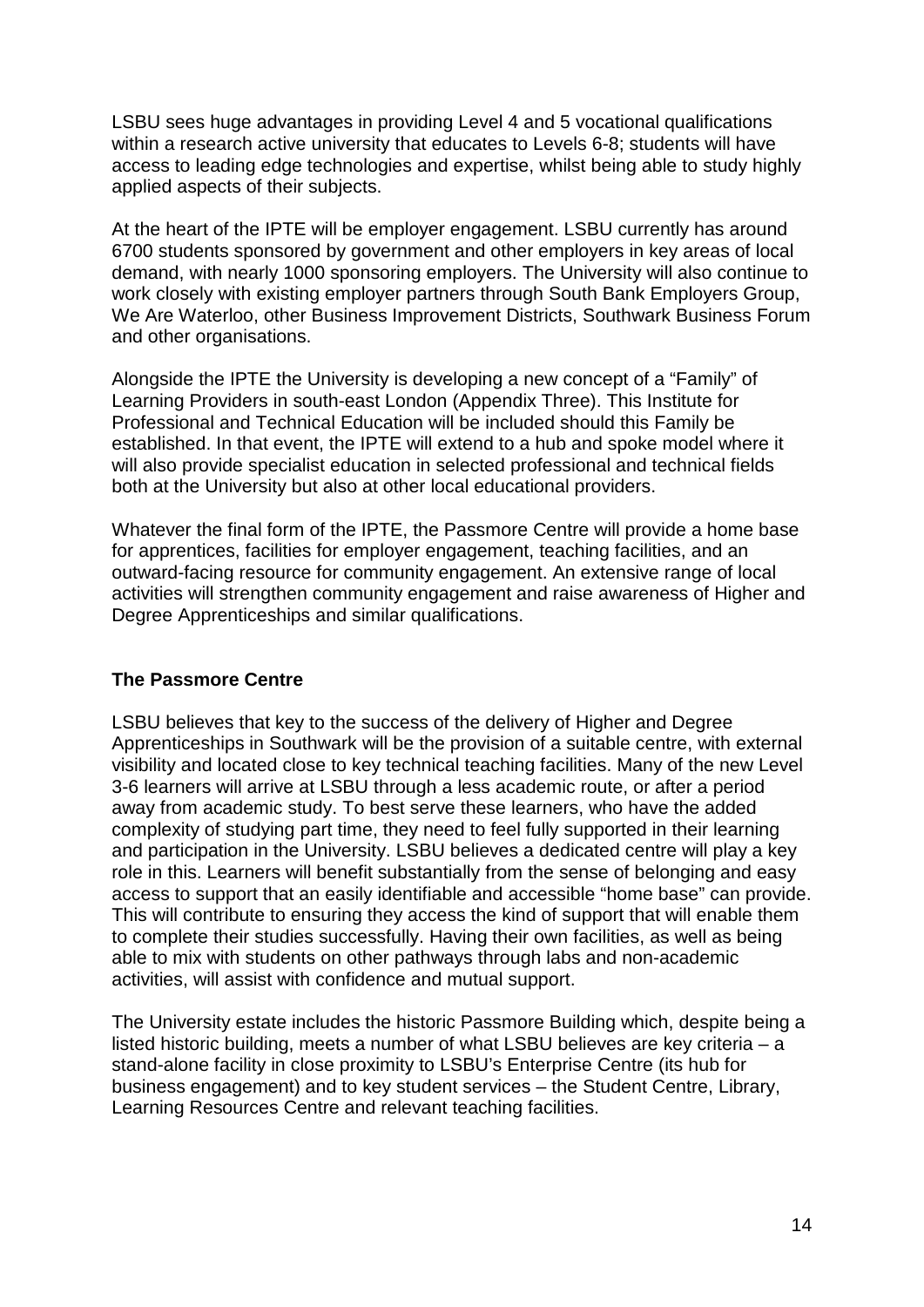The Passmore Building is situated on Borough Road, at the northern end of LSBU's campus. It will provide a base for the IPTE, some educational facilities, and a gateway for engagement with employers and with the local community.

Specialist professional and technical teaching facilities to support teaching in key areas of local demand will be provided across the campus.



Although expected to cover most professional areas, the initial focus will be on:

- Construction, Manufacturing and Engineering
- Health Science and Social Care
- Hospitality and Management
- Digital and Creative Technologies

# <span id="page-15-0"></span>**3.2 Strategic/policy context**

#### **What is special about the proposal?**

This approach fits well with LSBU, Southwark Council and national strategies:

- Institutional fit is excellent: LSBU is a civic university with commitments to professional and technical education and real world impact which underpin its Corporate Strategy
- Fit with Southwark Borough Council is also excellent, as it strives to develop viable pathways for students to progress into higher professional and technical learning
- Fit with government skills strategy is excellent in particular in relation to the new government focus on professional and technical qualifications.

# <span id="page-15-1"></span>**3.3 High-level vision**

Over half of the UK's young people do not follow a GCSE/A-Level/University academic route, but those "between" NEET and A-Levels have been largely "overlooked" by policy makers. Indeed the failures of the UK's vocational and technical education are well rehearsed and have recently been revisited in an excellent report by the House of Lords Select Committee on Social Mobility entitled "Overlooked and left behind: improving the transition from school to work for the majority of young people". Published in April 2016 it captures much of the research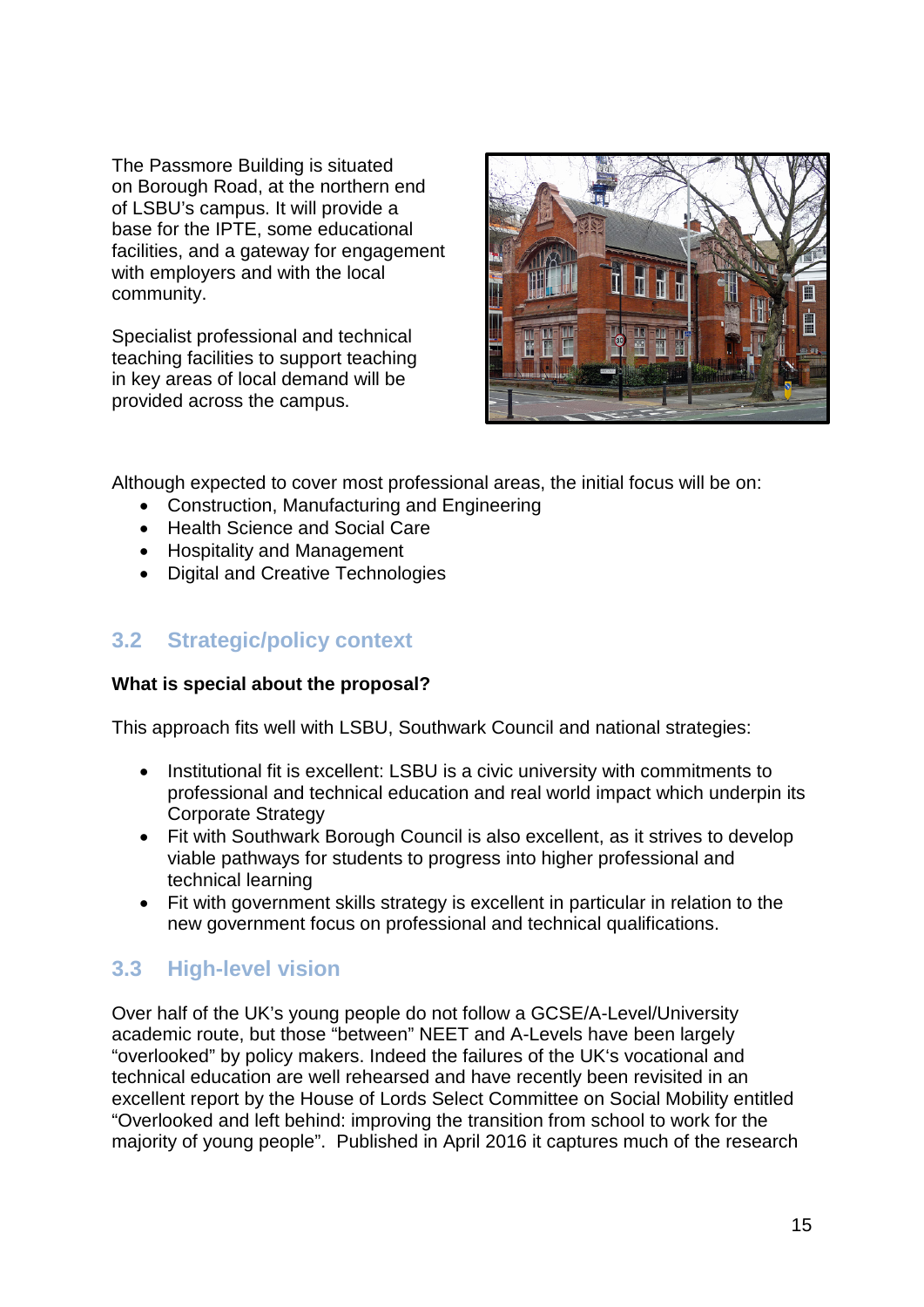<span id="page-16-0"></span>and opinion in this area. The aim in this proposal is to help to address this overlooked group in Southwark to the benefit of local people and employers. **3.4 High-level objectives**

LSBU's aim is to help to meet the local shortfall in technical and vocational skills at Levels 4, 5 and 6. The problem is especially acute given the difficulties that the FE sector is experiencing. Through this proposal LSBU aims to smooth the transition in professional and technical education through Level 3 to 6.

The data show that, whilst 50% of those completing Advanced Apprenticeships (Level 3) were interested in pursuing degree-Level courses (Levels 4-6), only 4% transferred directly onto them, rising to 15% within 7 years. It is clear that there is huge potential for more students to make this transition, in many cases by undertaking higher and degree apprenticeships. (Appendix Four)

LSBU currently has around 6700 students sponsored by government and other employers in key areas of local demand, with nearly 1000 sponsoring employers. Many firms are likely to transfer to apprenticeships, opening up the opportunity to grow existing provision to include Levels 3-6. In the health areas, there is a strong likelihood that forthcoming changes to student funding will result in two paths into nursing: a) self-funded students support by student loans, and b) a very considerable number of nursing apprenticeships at Levels 3-6.

# <span id="page-16-1"></span>**3.5 Unique selling point**

This is a uniquely cost-effective approach which can be delivered more quickly than other options. Operating in the way proposed will be significantly more cost effective than any stand-alone model as it takes best advantage of existing specialist facilities. LSBU estimates that a new build 'apprenticeship centre' to support an intake of 500 students p.a., liaise with employers and professional bodies, and administer the processes would cost in the region of £20M in capital build. The cost of technical facilities to support this training would be a further £20m of capital spend with additional running costs. Because this proposal uses existing university laboratories and other educational facilities, it is an especially cost effective route to develop/deliver the new apprenticeship courses.

#### **LSBU is uniquely placed to offer this kind of approach:**

- Mission is to provide education to meet 'real world needs'
- As a civic university, LSBU is committed to meeting its community's needs (including Widening Participation in Higher Education)
- Outstanding employer contacts (over 1000 sponsors of 6700 students)
- One Trailblazer Higher Apprenticeship scheme in place; others planned or submitted in building/construction and in health and social care
- Excellent match of expertise with priority areas for professional and technical skills
- Available building (the Passmore Building) that will provide an ideal base for these students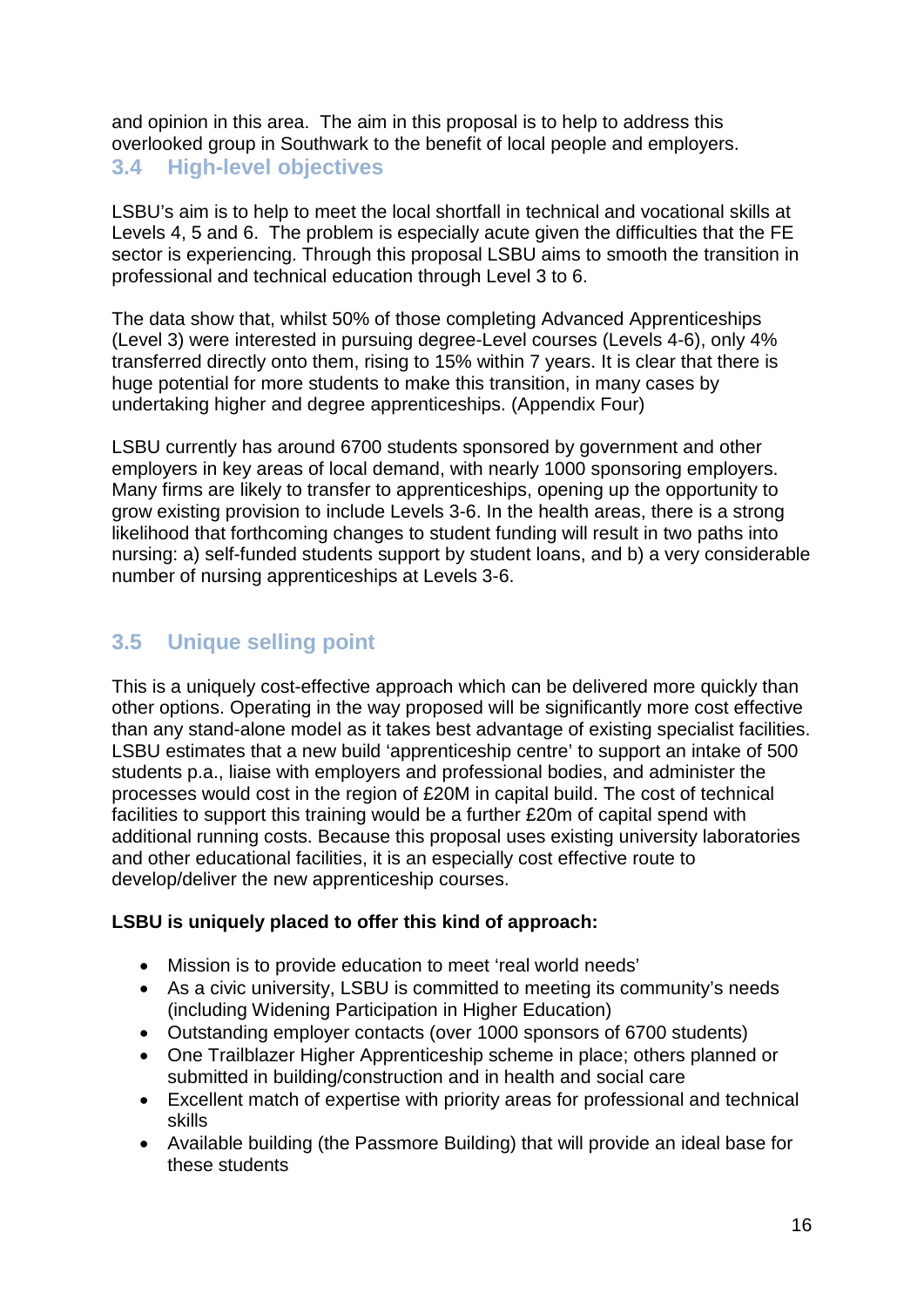- Active engagement from Borough Councils to help bridge the FE-HE interface
- LSBU is already embedded in the local educational infrastructure though its Academy School, University Technical College, Memoranda of Understanding with local Councils and Morley College and many other links
- Extensive local employer links including over 1000 SMEs and larger businesses and leading business organisations eg South Bank Employers Group, South Bank Employment and Skills Group (South Bank Partnership), Southwark Business Forum, We Are Waterloo Business Improvement District and four other BIDs.

London South Bank University has particular skills and resources in key sectors of employment opportunity in the area:

Built Environment

- LSBU's is home to the largest Built Environment & Architecture School in any Higher Education Institution in the UK (LSBU has over 2,350 students in the School, with 632 graduated in 2015). The employment rate from the Built Environment School exceeds 90%.
- Nearly 2 in 3 of the UK's building services engineers were educated at London South Bank University.
- No 1 UK university for teaching in Planning (National Student Survey 2015)
- Courses accredited by:
- The Royal Town Planning Institute (RTPI)
- The Chartered Institute of Housing (CIH)
- The Royal Institution of Chartered Surveyors (RICS)

#### Health and Social Care

- 5,000 full time students in the school (2,000 graduated in 2015)
- 12 state of the art skills suites
- 1 in 4 of nurses practicing in London trained at LSBU
- Ranked No.1 London Modern University by career prospects in the health professions (Guardian league tables, 2016)
- LSBU is Europe's largest provider of paediatric nurse training (providing by far the majority of graduate nurses to Great Ormond Street Hospital)

#### **Engineering**

- Top 10 University for 'Teaching Quality' and 'Student Experience' in the area of General Engineering (Sunday Times League Table 2016)
- Top modern university in London for research in General Engineering and 4th out of 23 in Research Impact for post-92 Universities in General Engineering
- Facilities include 6000 square metres of specialist engineering laboratories, workshops and computer suites for student use
- Computing and Informatics has a University strategic partnership with IBM

Digital Skills

• Elephant Studios at LSBU (a £4m investment in digital creative facilities opened in 2016) offers high-end production and post-production facilities, serving students and the professional broadcast industry.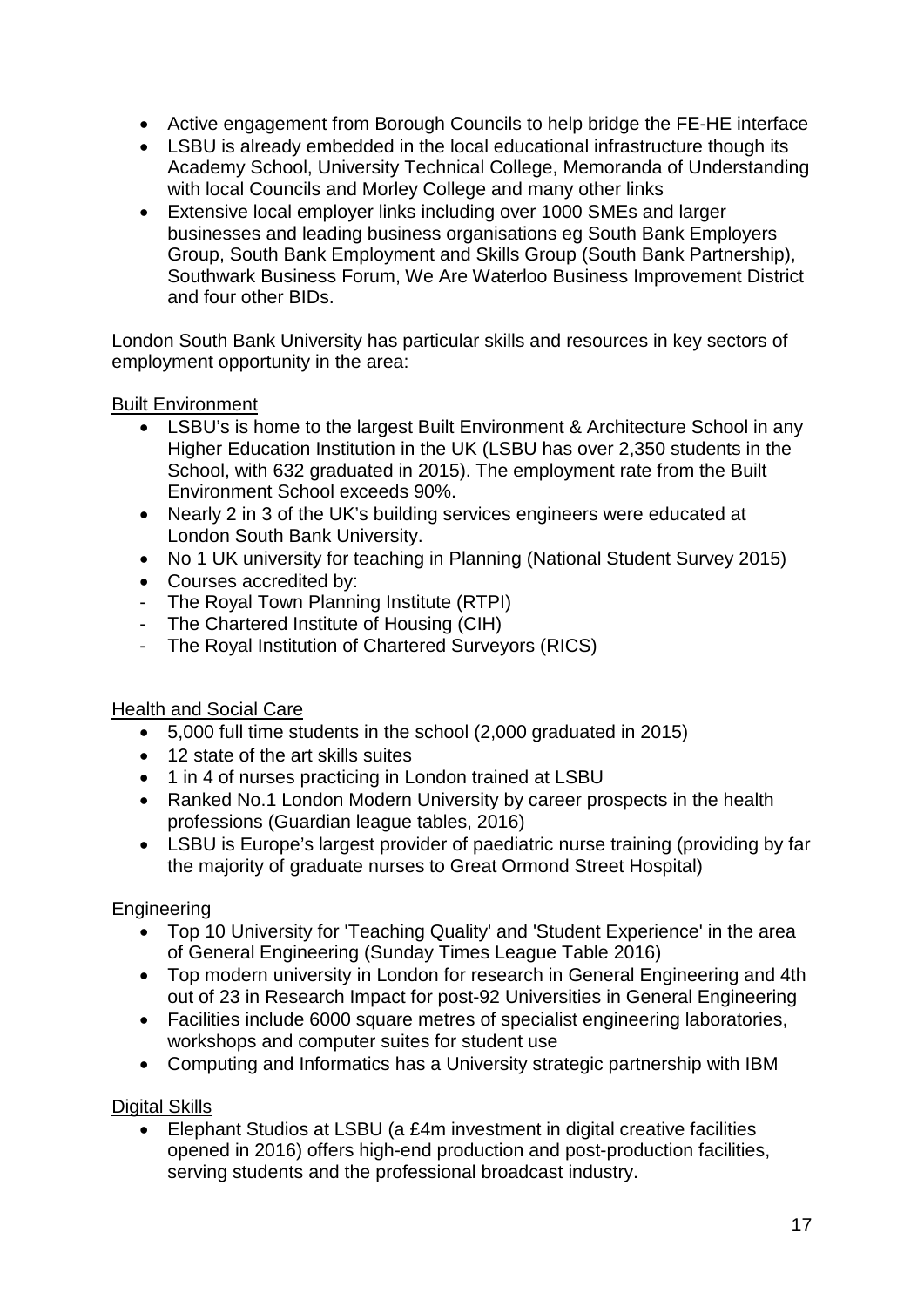• Over 50 local, national and international arts and creative industries partners

Hospitality and Management Business

- No 1 London modern university for learning resources in tourism, transport and travel - National Student Survey 2015
- Courses accredited by:
- The Organisation for Tourism and Hospitality Management (OTHM)
- Confederation of Tourism and Hospitality (CTH)
- Association of Chartered Certified Accountants (ACCA)
- Chartered Institute of Public Finance and Accountancy (CIPFA)
- The Chartered Institute of Marketing (CIM)
- Chartered Institute of Personnel and Development (CIPD)
- Chartered Management Institute (CMI)
- Institute of Chartered Accountants England & Wales (ICAEW)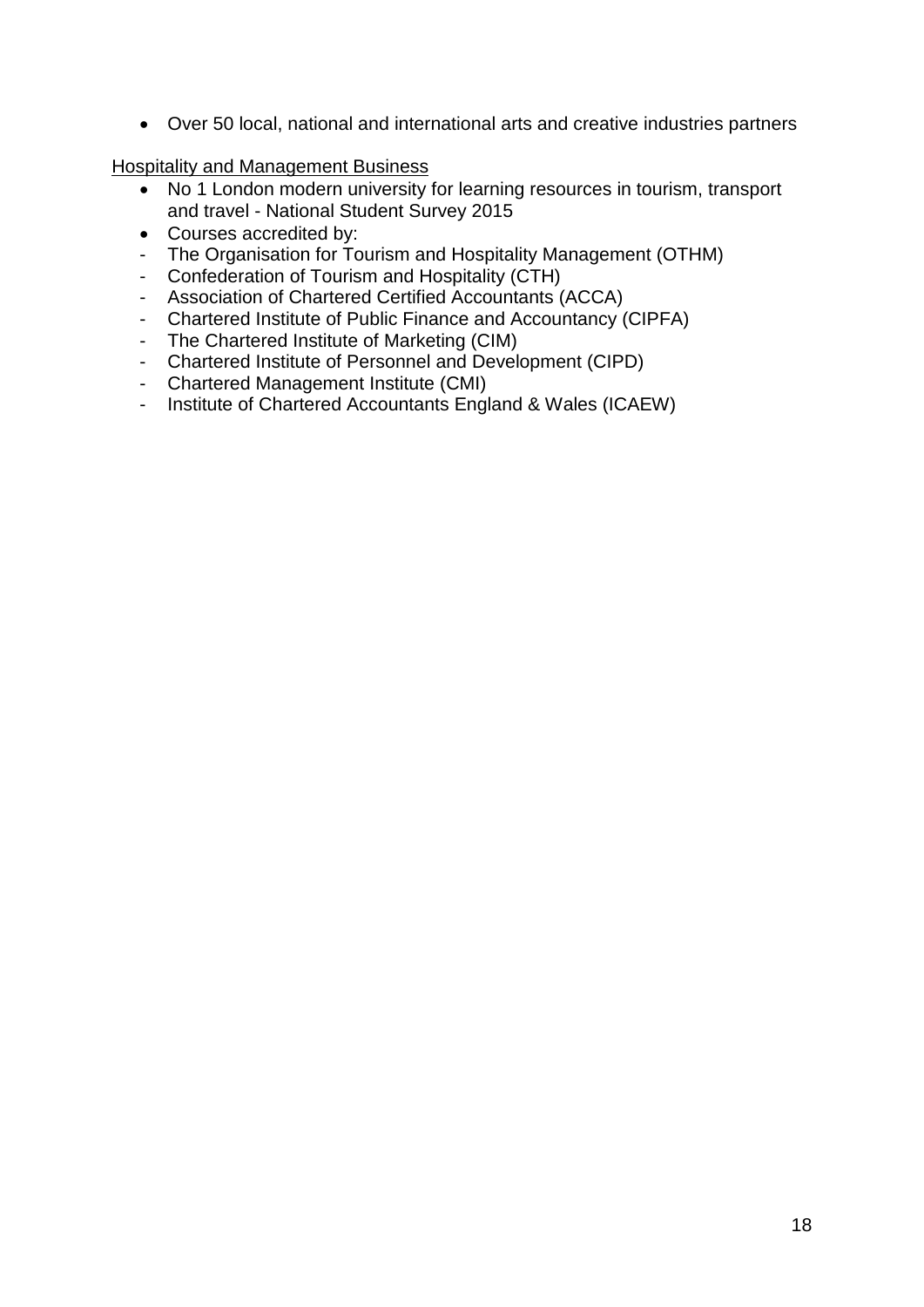# <span id="page-19-0"></span>**4. Summary Market Analysis**

It is evident from the analyses detailed below that the professional and technical courses offered locally do not meet learner expectations or employer needs. Local provision focuses on courses that neither meet the Level nor occupational requirements of local employment. As a result, neither do they match the needs of learners seeking local employment. Even when there are courses in broad subject areas, these do not match effectively to occupations (See Table 4).

There is rising demand from local employers for a more highly educated and skilled workforce (Table 5). In that context the Levels of the courses offered are too low (Tables 2 and 3). In particular there is employer demand in Construction, Manufacturing and Engineering, Health, Public Services and Care, Hospitality and Retail which is not being met (Tables 5 and 6).

As a result learners' needs are not being served locally and inevitably too many of them are studying out of borough or not at all (Table 1).

# <span id="page-19-1"></span>**4.1 Market research**

In 2015 Southwark Council produced a report entitled "Raising standards and developing skills in further education in Southwark – a prospectus for change" (2015 Southwark Council, Appendix Two). This report highlighted a lack of high quality professional and technical education locally and employers struggling to recruit suitably trained staff. It set out the case for a step change in local skills provision.

This proposal is a response to that report and the issues it highlights. In summary, the questions are as follows:

- 1) Is local professional and technical education provision attractive to local learners and prospective learners?
- 2) Is local professional and technical education provision well aligned with learner employment needs?
- 3) Are the professional and technical skills of local people well aligned with employer needs?

#### **1) Is local professional and technical education provision attractive to local learners and prospective learners?**

The available evidence indicates that the needs of local learners are not being met. Educational outcomes from the local FE provision are well below what is being achieved in the Southwark's sixth form colleges:

*"The experience for learners in further education through the local college is in stark contrast to the academic outcomes achieved by learners in the borough's sixth forms. For example, in 2014 Southwark A level students achieved 718 UCAS points, out-performing both the London and national averages. At the same time, the overall*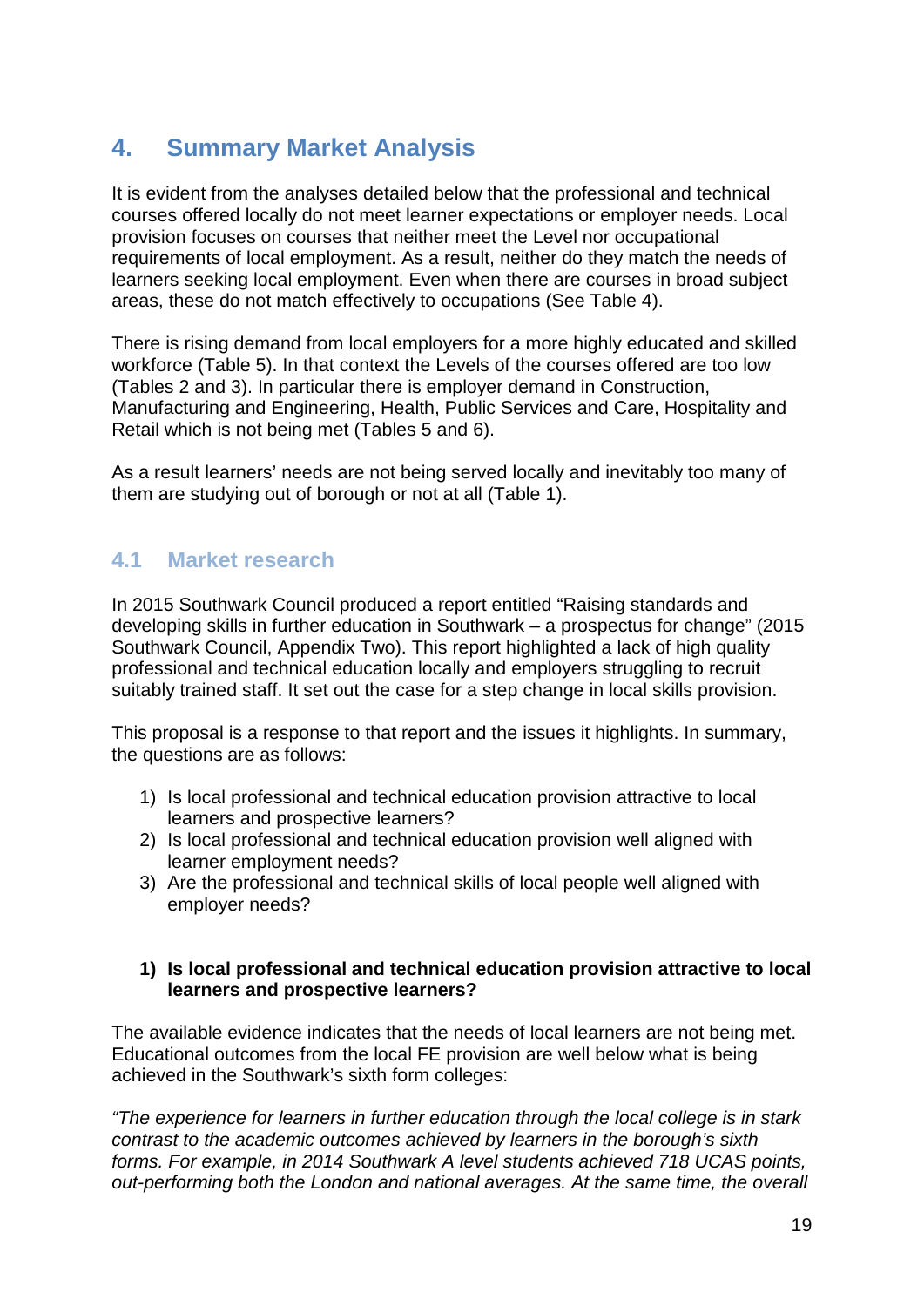*total of young people who achieved the level three threshold was some 6% below the London average and placed our performance at 27th out of the 33 London boroughs". ("Raising standards and developing skills in further education in Southwark – a prospectus for change")*

Evidence for this is the number of local learners who are demonstrating their dissatisfaction with provision in the borough by commuting to other FE provision.

|                  | <b>Learners</b><br>imported<br>from<br>other<br>boroughs | <b>Residents</b><br>exported<br>to other<br>boroughs | <b>Residents</b><br>who remain<br>in borough<br>to learn | <b>Total</b><br><b>Resident</b><br>Cohort 16-<br>19 year<br>olds |
|------------------|----------------------------------------------------------|------------------------------------------------------|----------------------------------------------------------|------------------------------------------------------------------|
| <b>SOUTHWARK</b> | 699                                                      | 4397                                                 | 1485                                                     | 5882                                                             |

This net export of post-16 learners to other boroughs in London represents the highest percentage of learners for any of the London boroughs and is in contrast to the position at 11-16 where Southwark retains and successfully serves most of its residents. There is significant demand from Southwark's post-16 learners, but only 25% of them choose to remain in the borough to learn. In addition, there will be potential learners who do not engage in further study at all due to the issues of travel and the unattractiveness of local provision.

#### **2) Is local professional and technical education provision well aligned with learner employment needs?**

Local employer needs for south east London have been researched and the details set out in a report entitled "South London Tri Boroughs skills provision and job matching" produced by the Centre for Economic and Social Inclusion and commissioned by Southwark, Lambeth and Lewisham Councils. (Appendix One)

The CESI research on the supply and demand of skills across the three boroughs (as shown in the Table 2) highlights a proliferation of short courses at Level 1 and a number of courses covering subjects that did not match those needed for current and future occupations. Southwark Council's own report "Prospectus for Change" concludes that: "Furthermore, there was a paucity of starters for the types of higher Level courses employers look to for workers. Taken as a whole, the data highlights dissonance between the supply of skills in the region and those sought by the employer base."

# Table 1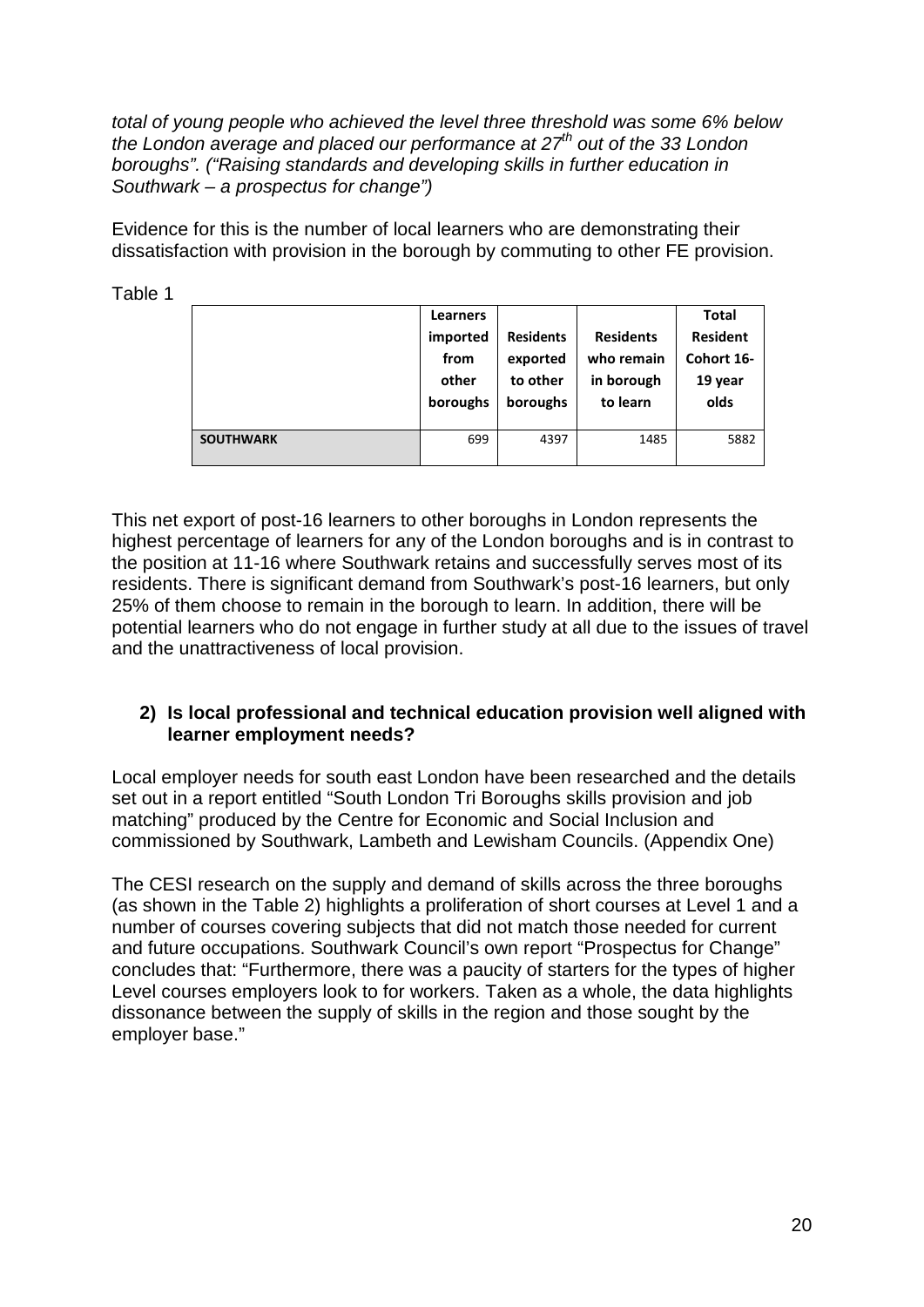#### Table 2

| <b>Course Count</b>             |                |              |                    |              |                |                |              |      |
|---------------------------------|----------------|--------------|--------------------|--------------|----------------|----------------|--------------|------|
|                                 |                |              |                    |              |                | Level          |              |      |
| Course type                     | Entry          | Level 1      | Level 2            | Level 3      | Level 4+       | Unknown        | <b>Total</b> | %    |
| A. AS, A2 Levels                | $\Omega$       | $\mathbf 0$  | $\Omega$           | 38           | $\Omega$       | $\Omega$       | 38           | 4%   |
| <b>Advanced Apprenticeships</b> | $\Omega$       | $\mathbf{O}$ | $\mathbf{O}$       | 12           | $\overline{0}$ | $\Omega$       | 12           | 1%   |
| FE long courses                 | 52             | 86           | 144                | 118          | 6              | $\overline{2}$ | 408          | 45%  |
| FE short courses                | 54             | 95           | 70                 | 15           | 8              | $\overline{2}$ | 244          | 27%  |
| FE very short courses           | 21             | 38           | 16                 | $\mathbf{O}$ | $\overline{2}$ | $\Omega$       | 77           | 8%   |
| Intermediate Apprenticeships    | $\Omega$       | $\Omega$     | 27                 | $\Omega$     | $\Omega$       | $\Omega$       | 27           | 3%   |
| Workplace Learning              | $\overline{O}$ | $\Omega$     | 68                 | 34           | $\Omega$       | $\mathbf 0$    | 102          | 11%  |
| Total                           | 127            | 219          | 325                | 217          | 16             | $\overline{a}$ | 908          | 100% |
| %                               | 14%            | 24%          | 36%                | 24%          | 2%             | 0%             | 100%         |      |
|                                 |                |              |                    |              |                |                |              |      |
| <b>Sum of starters</b>          |                |              |                    |              |                |                |              |      |
|                                 |                |              |                    |              |                | Level          |              |      |
| <b>Course type</b>              | Entry          | Level 1      | Level <sub>2</sub> | Level 3      | Level 4+       | Unknown        | <b>Total</b> | %    |
| A, AS, A2 Levels                | $\Omega$       | $\Omega$     | $\Omega$           | 130          | $\Omega$       | $\Omega$       | 130          | 0%   |
| Advanced Apprenticeships        | $\Omega$       | $\Omega$     | $\Omega$           | $\mathbf 0$  | $\Omega$       | $\Omega$       | U            | 0%   |
| FE long courses                 | 2.880          | 2.970        | 3.910              | 1.850        | 50             | 260            | 11,920       | 39%  |
| FE short courses                | 4.990          | 3.360        | 3.350              | 400          | 140            | $\Omega$       | 12,240       | 40%  |
| FE very short courses           | 400            | 2,720        | 700                | $\mathbf{0}$ | 0              | $\Omega$       | 3.820        | 13%  |
| Intermediate Apprenticeships    | $\Omega$       | $\Omega$     | 100                | $\Omega$     | $\mathbf{0}$   | $\Omega$       | 100          | 0%   |
| Workplace Learning              | $\Omega$       | $\Omega$     | 1.910              | 420          | $\Omega$       | $\Omega$       | 2,330        | 8%   |
| <b>Total</b>                    | 8,270          | 9.050        | 9.970              | 2.800        | 190            | 260            | 30.540       | 100% |
| %                               | 27%            | 30%          | 33%                | 9%           | 1%             | 1%             | 100%         |      |

**Table - Course types, levels and sum of starters across LLS region, 2012-13 (South London Tri Boroughs Skills and Jobs Matching – CESI)** 

The CESI research also emphasised the problem of inadequate provision at Level 3 and above across the area and alignment problems between the provision of courses and the requirements of the labour market.

| ∶able |  |
|-------|--|
|-------|--|

| Local Authority<br>of Provider<br>(Main Address) | Provider<br>(more than 1,000 learners) | Level 2 | <b>Below</b> Skills for<br>Life | Level 2 | Full<br>level <sub>2</sub> | Level 3 | Full<br>level 3 | Level 4<br>and<br>above |
|--------------------------------------------------|----------------------------------------|---------|---------------------------------|---------|----------------------------|---------|-----------------|-------------------------|
| Lambeth                                          | <b>LAMBETH COLLEGE</b>                 | 17%     | 25%                             | 19%     | 15%                        | 14%     | 10%             | 1%                      |
| Lambeth                                          | <b>MORLEY COLLEGE LIMITED</b>          | 65%     | 10%                             | 14%     | 1%                         | 8%      | 2%              |                         |
| Lambeth                                          | <b>NACRO</b>                           | 52%     | 40%                             | 6%      | 2%                         |         |                 |                         |
| Lambeth                                          | LAMBETH LONDON BOROUGH COUNCIL         | 10%     | 85%                             | 4%      | 1%                         | 1%      |                 |                         |
| Lewisham                                         | <b>LEWISHAM COLLEGE</b>                | 15%     | 21%                             | 24%     | 21%                        | 9%      | 9%              | 0%                      |
| Lewisham                                         | CHRIST THE KING SIXTH FORM COLLEGE     | 16%     | 5%                              | 31%     | 2%                         | 29%     | 17%             |                         |
| Lewisham                                         | LEWISHAM LONDON BOROUGH COUNCIL        | 16%     | 58%                             | 15%     | 6%                         | 3%      | 3%              |                         |
| Southwark                                        | SOUTHWARK COLLEGE                      | 11%     | 20%                             | 30%     | 21%                        | 8%      | 8%              | 0%                      |
| Southwark                                        | SOUTHWARK LONDON BOROUGH COUNCIL       | 10%     | 78%                             | 10%     | 2%                         |         |                 |                         |

**Table – Skills provision across LLS region, 2012-13 (South London Tri Boroughs Skills and Jobs Matching – CESI)**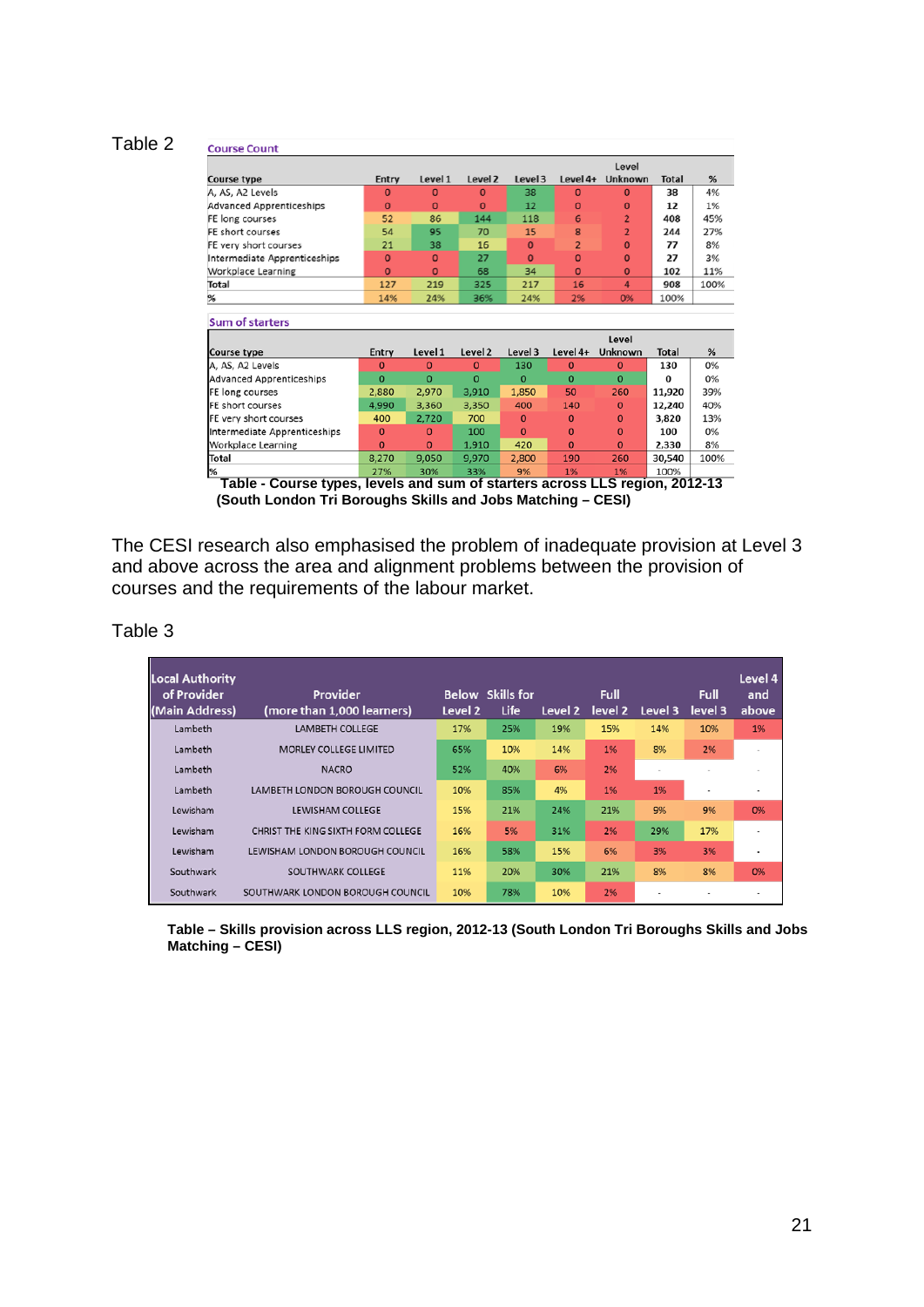#### **Table 4**

| Subject area                                           | Occupations<br>matched to<br>subjects by<br>volume 2013% | Occupations<br>matched to<br>subjects by<br>volume 2020% | No of<br>college<br>courses | %   | No of<br>starters | %   |
|--------------------------------------------------------|----------------------------------------------------------|----------------------------------------------------------|-----------------------------|-----|-------------------|-----|
| <b>Business Management</b>                             | 16%                                                      | 17%                                                      | 53                          | 6%  | 1,470             | 5%  |
| Administration                                         | 11%                                                      | 9%                                                       | 48                          | 5%  | 630               | 2%  |
| Preparation for Work/Foundations for Learning and Life | 10%                                                      | 10%                                                      | 213                         | 23% | 15,510            | 51% |
| Health and Social Care                                 | 8%                                                       | 9%                                                       | 55                          | 6%  | 2,380             | 8%  |
| Accounting and Finance                                 | 5%                                                       | 5%                                                       | 27                          | 3%  | 940               | 3%  |
| Media and Communication                                | 5%                                                       | 5%                                                       | 16                          | 2%  | 70                | 0%  |
| Nursing & medical Subjects/Vocations                   | 4%                                                       | 5%                                                       | $\overline{2}$              | 0%  | 60                | 0%  |
| Teaching and Lecturing                                 | 4%                                                       | 4%                                                       | 13                          | 1%  | 140               | 0%  |
| Retailing and Wholesaling                              | 4%                                                       | 3%                                                       | $\overline{3}$              | 0%  | 130               | 0%  |
| <b>ICT</b> for Users                                   | 3%                                                       | 4%                                                       | 33                          | 4%  | 1,310             | 4%  |
| <b>ICT Practitioners</b>                               | 3%                                                       | 4%                                                       | 22                          | 2%  | 620               | 2%  |
| Marketing and Sales                                    | 3%                                                       | 3%                                                       | 3                           | 0%  | 30                | 0%  |
| Manufacturing Technologies                             | 3%                                                       | 3%                                                       | $\overline{2}$              | 0%  | $\overline{0}$    | 0%  |
| <b>Public Services</b>                                 | 3%                                                       | 3%                                                       | 14                          | 2%  | 570               | 2%  |
| Hospitality and Catering                               | 3%                                                       | 2%                                                       | 31                          | 3%  | 220               | 1%  |
| Transportation Operations/Maintenance                  | 2%                                                       | 2%                                                       | $\overline{7}$              | 1%  | 60                | 0%  |
| Child Development and Well Being                       | 2%                                                       | 2%                                                       | 20                          | 2%  | 210               | 1%  |
| Sport, Leisure and Recreation                          | 2%                                                       | 2%                                                       | 30                          | 3%  | 1,140             | 4%  |
| Law and Legal Services                                 | 2%                                                       | 2%                                                       | 4                           | 0%  | $\overline{0}$    | 0%  |
| <b>Travel and Tourism</b>                              | 1%                                                       | 1%                                                       | 14                          | 2%  | 80                | 0%  |
| Medicine and Dentistry                                 | 1%                                                       | 1%                                                       | $\overline{1}$              | 0%  | 130               | 0%  |
| Other Languages, Literature and Culture                | 1%                                                       | 1%                                                       | 23                          | 3%  | 150               | 0%  |
| Crafts, Creative Arts, and Design                      | 1%                                                       | 1%                                                       | 20                          | 2%  | 110               | 0%  |
| Engineering                                            | 1%                                                       | 1%                                                       | 31                          | 3%  | 1,080             | 4%  |
| Science                                                | 0%                                                       | 0%                                                       | 17                          | 2%  | 300               | 1%  |
| Sociology and Social Policy                            | 0%                                                       | 0%                                                       | $\overline{2}$              | 0%  | 40                | 0%  |
| <b>Building and Construction</b>                       | 0%                                                       | 0%                                                       | 99                          | 11% | 1,650             | 5%  |
| Urban, Rural and Regional Planning                     | 0%                                                       | 0%                                                       | $\mathbf{1}$                | 0%  | 40                | 0%  |
| Horticulture and Forestry                              | 0%                                                       | 0%                                                       | $\overline{2}$              | 0%  | 30                | 0%  |
| Performing Arts                                        | 0%                                                       | 0%                                                       | 26                          | 3%  | 180               | 1%  |

**Table – Subjects for current and future job demand, 2012-13 (South London Tri Boroughs Skills and Jobs Matching – CESI)** 

#### **3) Are the professional and technical skills of local people well aligned with employer needs?**

Based on the CESI report, the available evidence indicates that local employer skills needs are not being met by local people. There is rising demand from local employers for more a more highly educated and skilled workforce: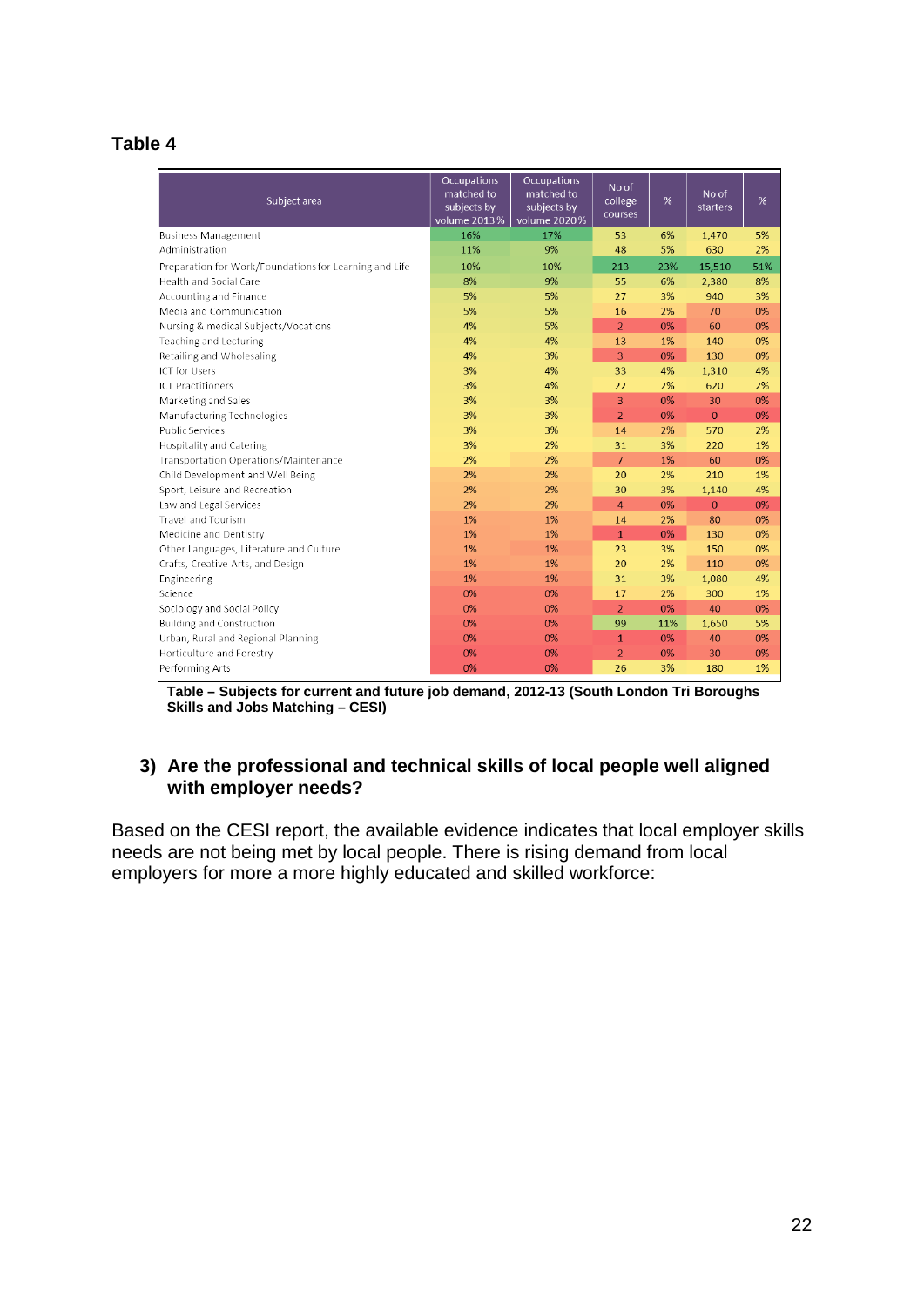

In particular there is high demand from employers in the key vocational learning sectors; but local FE provision is failing to meet this demand, especially in:

- Construction, Manufacturing and Engineering
- Health, Public Services and Care
- Hospitality and Retail

Table 6 Supply of local learners and employer demand



Historical Southwark Vocational Learners at Lewisham and Southwark College

Historical Southwark Vocational Learners at other providers Annual employer demand not met by existing workforce

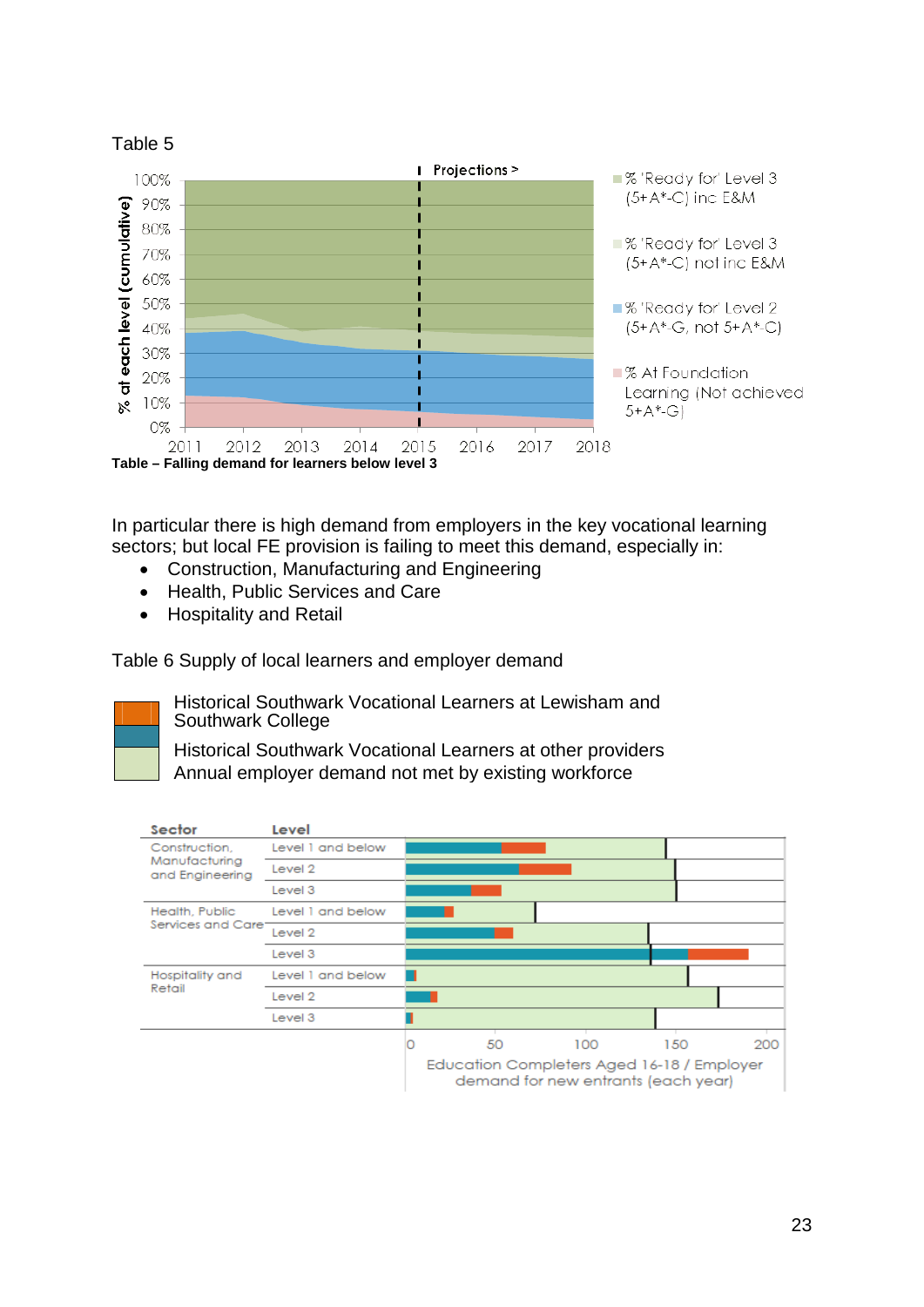The CESI report states: "Aggregating the data on the number of jobs for the three boroughs shows that there is an increasing concentration in sectors that require highly qualified people. The professional, scientific etc sector has seen a large increase since 2009 but ¾s of these are in Southwark." (Source: Business register and employment survey 2012, ONS). The research further analysed provision and employer demand for skills, and identified the sectors within Southwark most likely to provide an increase number of jobs and/or salary levels to 2020. Cross referenced with Southwark Council's own local analysis this indicates a curriculum focus on sectors including:

- Construction
- Hospitality
- Health & Social Care
- Business & Professional Services
- ICT
- Retail
- Marketing

Southwark's "Prospectus for Change" Report highlights: "There is a worrying lack of supply for the future growth sectors" and concludes: "Once again, the perversity of this is that it entrenches a sharp divide between the supply of skills and the demand of employers. Unpicking this supply/demand relationship and rebalancing it is central to ensuring a supply of high-quality skills provision to meet employer demand and equip residents for the jobs of the future London labour market."

#### <span id="page-24-0"></span>**4.2 Competitor analysis**

The driver for this proposal is the historic failure of local FE providers to meet the demand for professional and technical education for the people and employers of this area. (See section 4.1 above).

#### <span id="page-24-1"></span>**4.3 Market risks**

The key identified market risks are:

- Discontinuation or reduction of government's apprenticeship programme
- Failure to recruit adequate numbers of students

#### <span id="page-24-2"></span>**4.4 Promotion and advertising**

LSBU has strong working relationships with local business and employer organisations including We Are Waterloo, Southwark Business Forum, South Bank Employers Group and four other local Business Improvement Districts. LSBU also has direct relationships with well over 1000 employers. The IPTE will have the support of the University's full marketing resources, which has experience of recruiting undergraduate and postgraduate students directly and through employers. LSBU also has experience of younger recruitment through its sponsorship of a local Academy and University Technical College.

Specific local engagement and promotion activities include: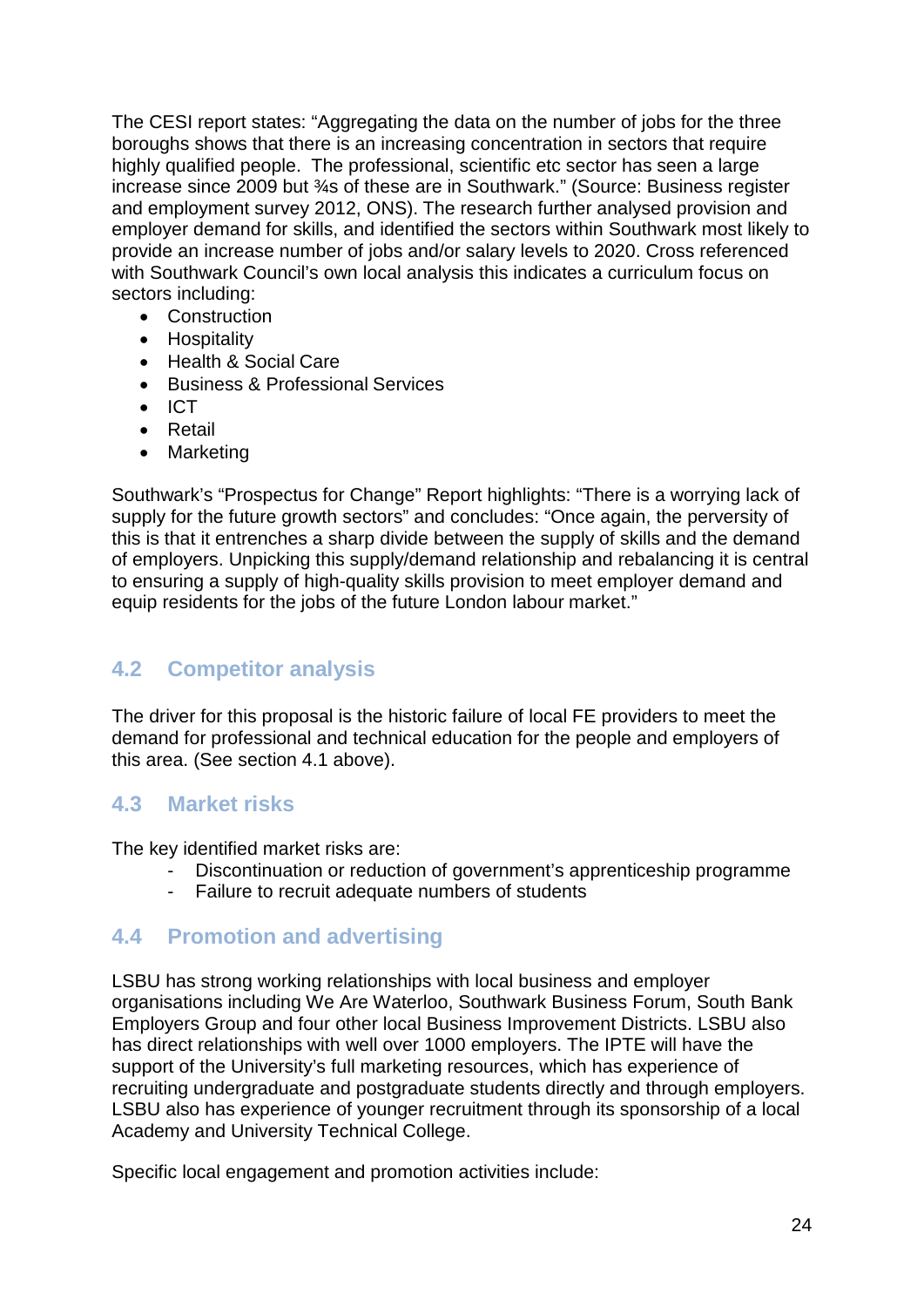#### **Businesses**

- Establish newsletter and monthly communication with our current base of 300 businesses in Southwark
- Further strengthen links with SBEG and the Southwark Business Group
- Run a variety of workshops and events to disseminate latest funding updates and support employers with apprenticeship recruitment
- Continue to have a close working relationship with the Construction Skills Centre (Elephant Castle development) to jointly promote apprenticeships to employers and strengthen progression routes; LSBU currently sponsor the 'Learning zone' in the centre and are facilitating a joint event during National Apprenticeship Week

#### **Early engagement** (outreach to schools, colleges and the community)

- Wide range of academic and personal develop activity and support for children from school age 7 through to 13, and adult learners
- Supports for key stages 3, 4 and 5 through to application to University
- Support for local charities and community groups through Student Ambassador scheme
- STEAM (Science, Technology, Engineering, Arts and Maths) Saturday schools for Southwark students (running from September 2017)
- Community event in June 2017 (will be annual after this year)
- Subject specific talks and tours available to schools and colleges
- Annual Year 10 Summer School
- Extensive support for care leavers, and work with social enterprise organisations
- Exploring partnerships with 'My Kinda Future' to support Southwark School students to progress into Apprenticeships,

#### **Support to enhance achievement/continuing education**

- Provision of masterclasses in (for example) maths and physics
- LSBU is the only University with a partnership agreement with Open College Network (OCN) London, which supports students taking Access courses to enter HE
- In October/November, we run a 2-day academic programme to support the extended project for Access students
- <span id="page-25-0"></span>• Work closely with colleges to help delivery of BTEC qualifications, including in Law (to stretch top students to achieve distinctions), ICT (delivery of games units using our state-of-the-art facilities), Engineering and Tourism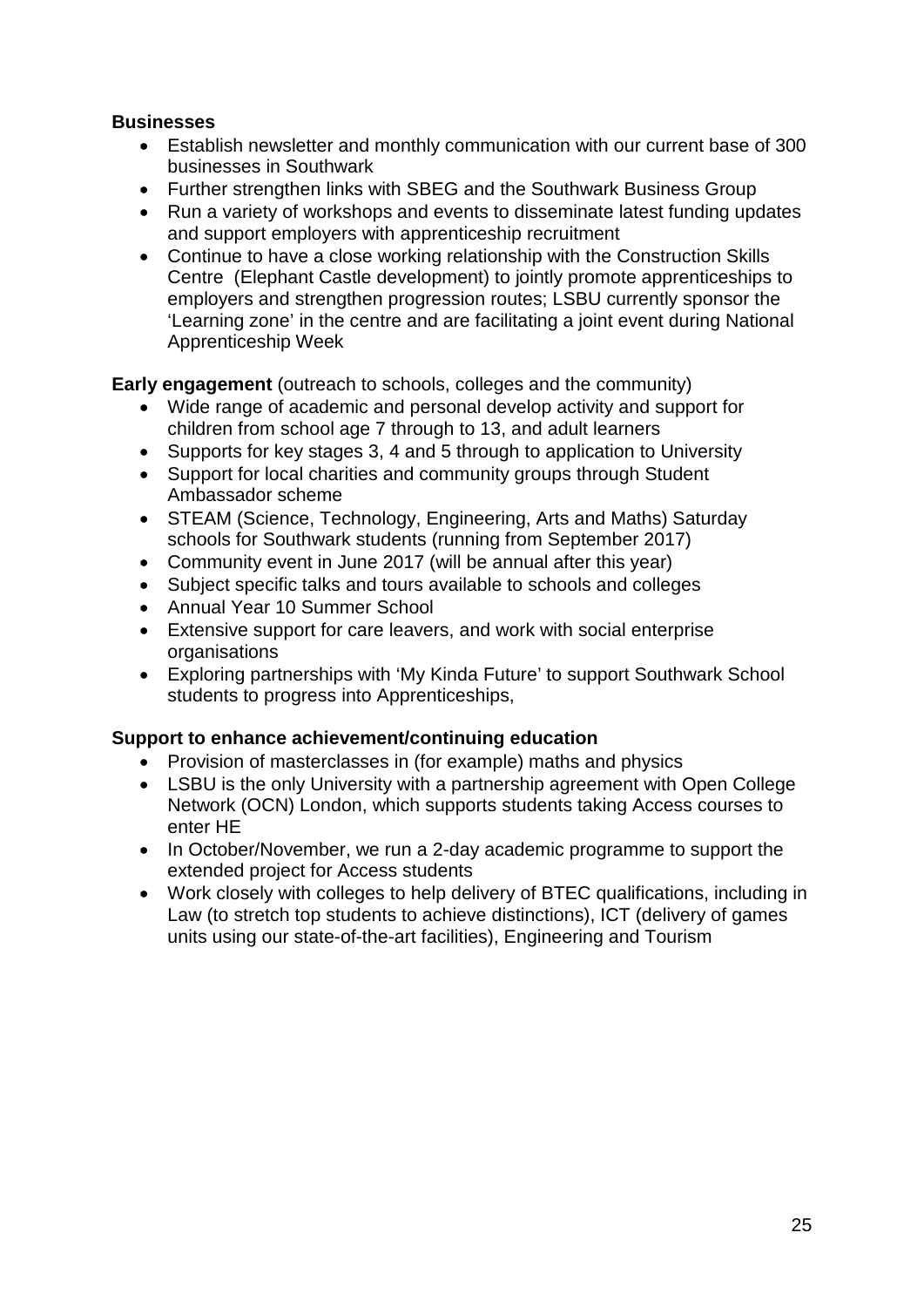# **5. Options analysis**

## <span id="page-26-0"></span>**5.1 Options**

As part of its plans to develop the proposed Institute of Professional and Technical Education, LSBU has explored 5 options.

Option One – Do Nothing

#### Advantages:

• no cost

Disadvantages:

• continued failure to meet local learner and employer demand and with that a failure to meet the ambitions of the Southwark Council Plan

#### Option Two – Virtual IPTE

LSBU would create a Virtual IPTE. In practice this would mean setting up and promoting some Higher and Degree Level Apprenticeship programmes and continuing to provide administrative support solely from within the University's existing functions. There would be investment in an Apprenticeships Manager and some administrative and industry liaison support.

Advantages:

• low cost and relatively easily implemented

Disadvantages:

- offers no additional support for learners or employers
- absence of expanded capacity in technical facilities including laboratories would mean that Apprenticeship programmes would be at risk from other demands
- no "gateway" for employers or potential learners

#### Option Three – Virtual IPTE with additional Level 3 provision

In practice this would simply build on Option Two with the addition of a limited number of Level 3 programmes. Teaching would be self-funding and would mainly use existing staff.

Advantages:

• still an inexpensive option

Disadvantages:

- no substantive support facilities for Level 3 learners
- adds complexity but offers no additional support for learners or employers
- absence of additional space would mean that Apprenticeship programmes would be at risk from other demands
- no "gateway" for employers or potential learners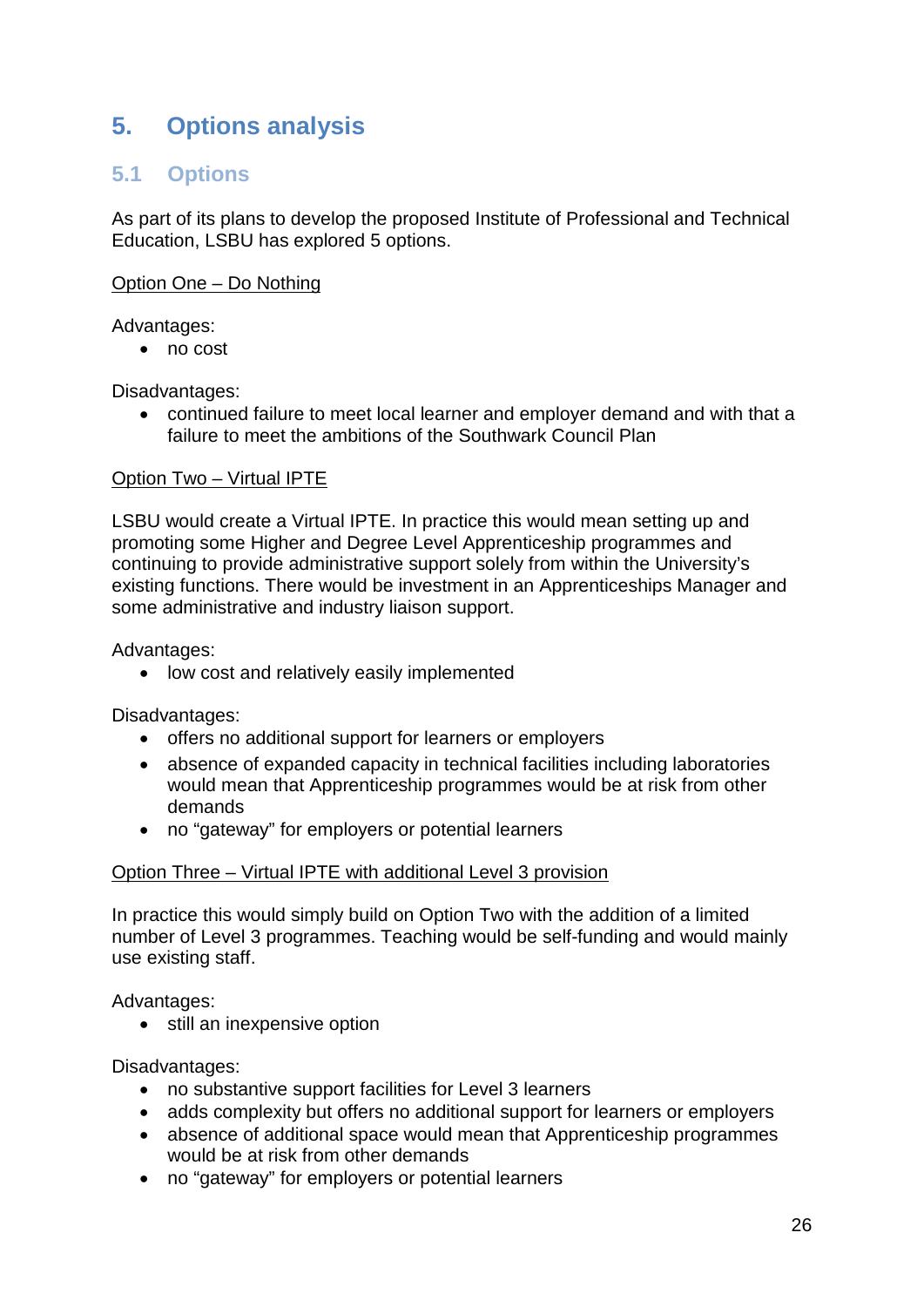#### Option Four – Actual IPTE in refurbished Passmore Building

A refurbished Passmore Building would provide a hub from which to deliver a coordinated programme of FE-HE pathways led by a Director (at School "Dean' Level) as well as a home for learners, dedicated space for their teaching and dedicated staff, and a gateway for employers and potential learners.

Advantages:

- provides additional support to learners and employers
- additional space secures provision
- home base for Level 3-6 part time learners
- gateway for employers
- gateway for potential learners and hub for wider engagement
- substantial public statement
- relatively quick to deliver

Disadvantages:

• cost - capital investment required for refurbishment of "home" building and revenue costs associated with additional infrastructure, staffing and community engagement activities

#### Option Five – Actual IPTE in new purpose built facilities as part of the University

Advantages:

- cheaper running costs
- purpose designed space
- more substantial public statement

Disadvantages:

- cost of new build (including availability of land)
- higher risk
- longer to deliver

#### <span id="page-27-0"></span>**5.2 Preferred option**

Option Four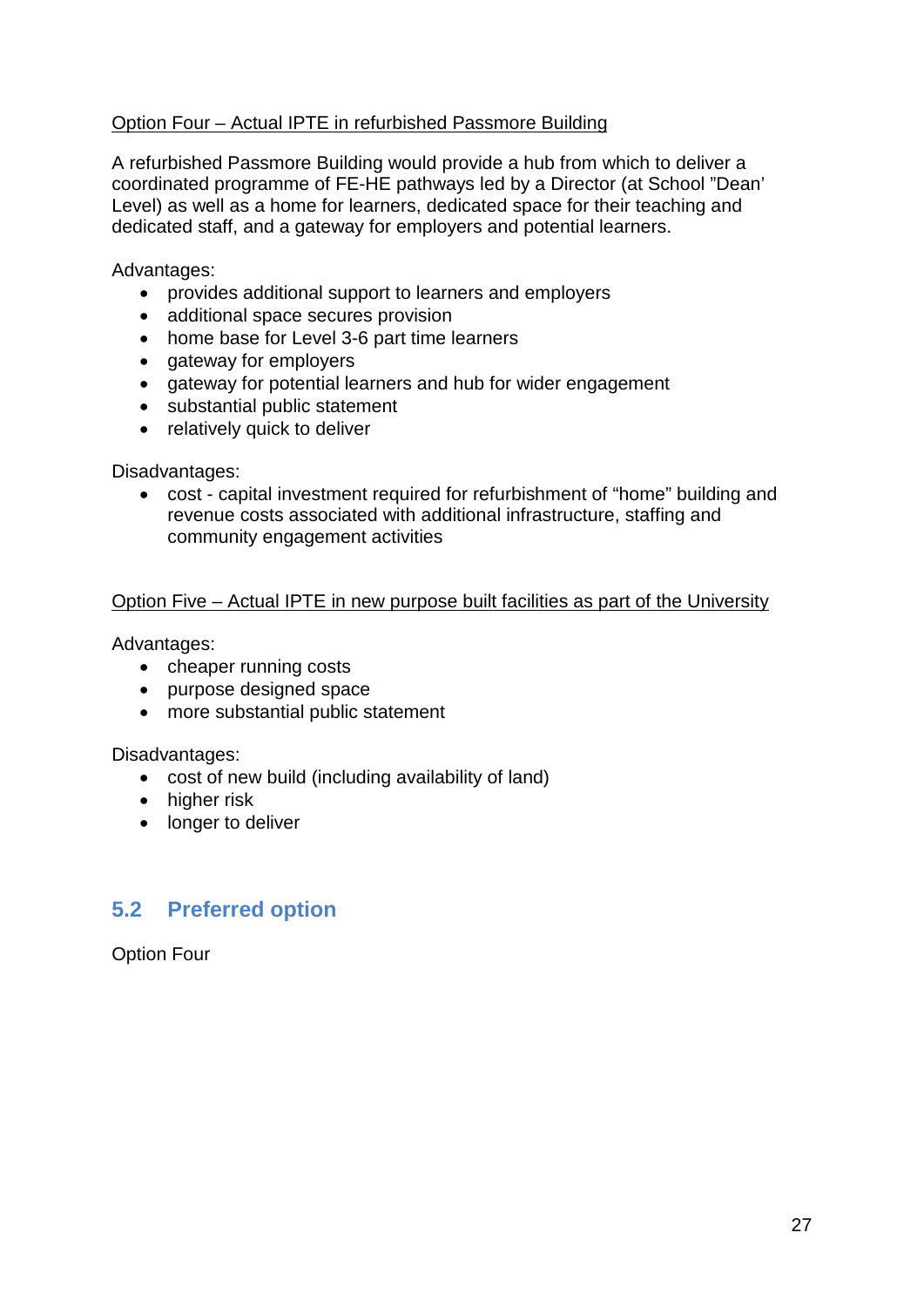# <span id="page-28-0"></span>**6. Operational plan**

### <span id="page-28-1"></span>**6.1 Timeframes**

At this stage there are a number of unknowns with regard to the timelines of the project. However, LSBU estimates that the Passmore Centre project will take approximately 19.5 months from final brief to delivery. An example schedule is set out below; however this is an old building and there may be unforeseen issues as the project develops. The timescale also depends on the type and extent of the work required and the final planning requirements. The following programme assumes approval of a completed brief.

| Appointment of Design Team using the SCAPE Framework<br>with no need to go out to OJEU                   | 1.5 months  |
|----------------------------------------------------------------------------------------------------------|-------------|
| <b>Report by Structural Engineer</b>                                                                     | 0.5 months  |
| Preparation of outline design                                                                            | 3 months    |
| Application for planning permission and production<br>of detailed design/preparation of tender documents | 3 months    |
| Tender process                                                                                           | 1 month     |
| Decision and approvals                                                                                   | 1 month     |
| Build (structure)                                                                                        | 8 months    |
| Commissioning/handover                                                                                   | 0.5 month   |
| Specialist installations, data etc                                                                       | 1 month     |
| Total                                                                                                    | 19.5 months |

- 2017-19 Building up to an intake of 500 apprentice learners studying through the IPTE
- Sep 2018 New state-of-the-art science and engineering labs (£20m) created in existing campus buildings
- 2019 New build Student Centre completed (£100M) with range of facilities to include open access on ground floor to support arts and community activities

#### <span id="page-28-2"></span>**6.2 Planning permissions**

The Passmore Building is Grade II Listed and any significant work to the interior or exterior of the building is likely to require planning approvals. LSBU will work closely with Southwark Council with the aim of minimising the impact of this on the construction schedule.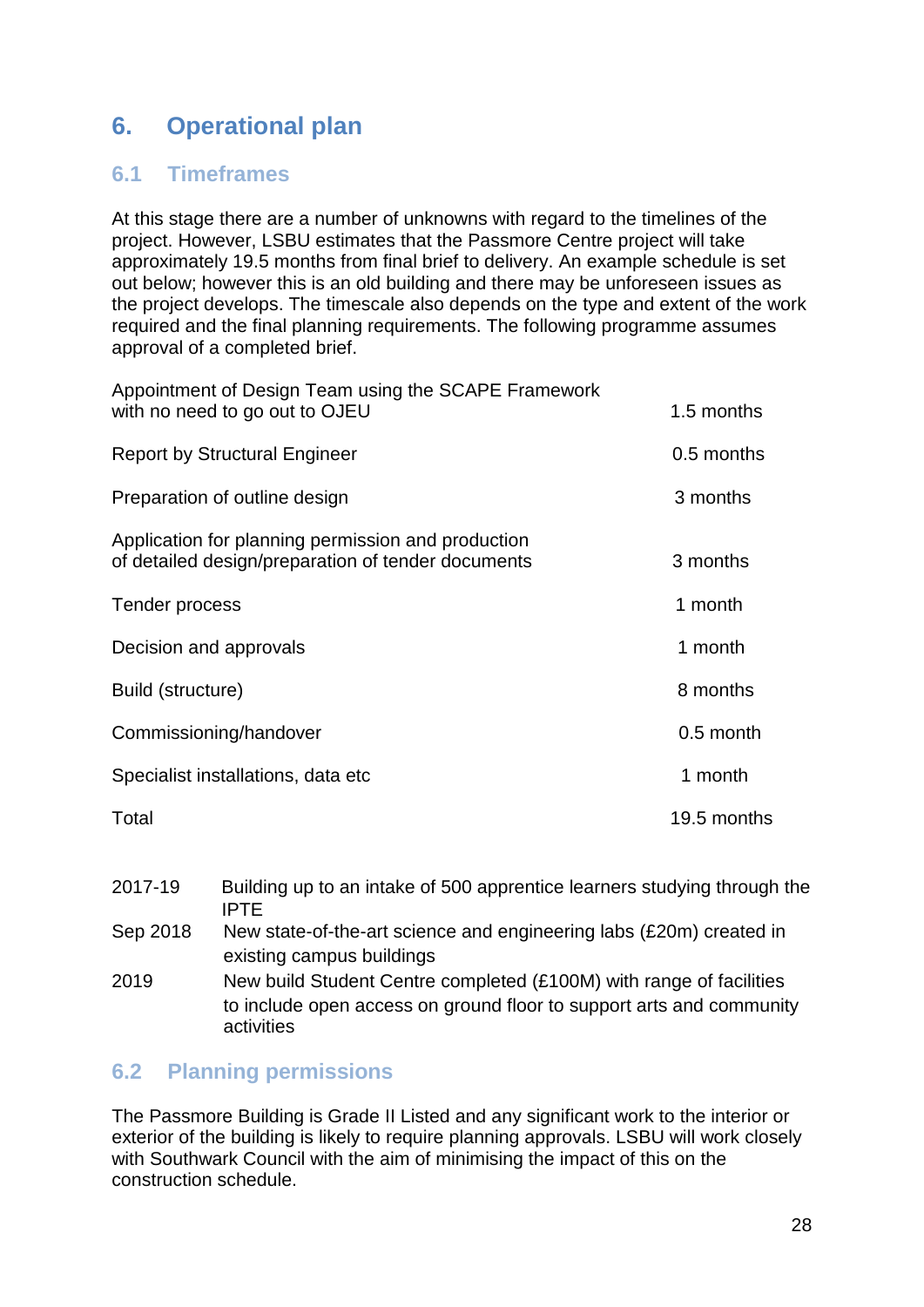# <span id="page-29-0"></span>**6.3 Capital works**

A plan of indicative work on the Passmore Centre has been prepared and shared with Southwark Council (Appendix Five). Once the project is approved, LSBU will invest in a more detailed plan which will be shared and agreed with Southwark Council.

# <span id="page-29-1"></span>**6.4 Curriculum development**

LSBU has invested in an experienced Apprenticeships Manager. With the support of senior staff, the Apprenticeships Manager is developing new Higher and Degree Apprenticeships with pathway programmes at Level 3. This work is being undertaken in close collaboration with representatives of the relevant academic departments. LSBU now has approval for 10 Higher and Degree apprenticeship programmes with further programmes anticipated to be ready for delivery for September 2016.

# <span id="page-29-2"></span>**6.5 Staffing**

LSBU currently anticipates the following dedicated staff resources for the Passmore Centre:

- Dean or Director of the IPTF
- Apprenticeships Manager
- Industry Liaison Officer
- Apprenticeship administration

The following additional support will be provided by the University centrally (with direction from the Dean and Apprenticeships Manager):

- Marketing
- Employer Engagement
- Infrastructure support eg ICT, HR, Finance
- Professional and technical teaching
- Specialist maths, English and ICT teaching
- Course development
- Student support

#### <span id="page-29-3"></span>**6.6 Secondary accommodation**

The additional University support will be housed in existing accommodation and no further support space is anticipated. However, the University is anticipating a further investment of £4m in additional workshops and laboratory facilities, funded by HEFCE and LSBU.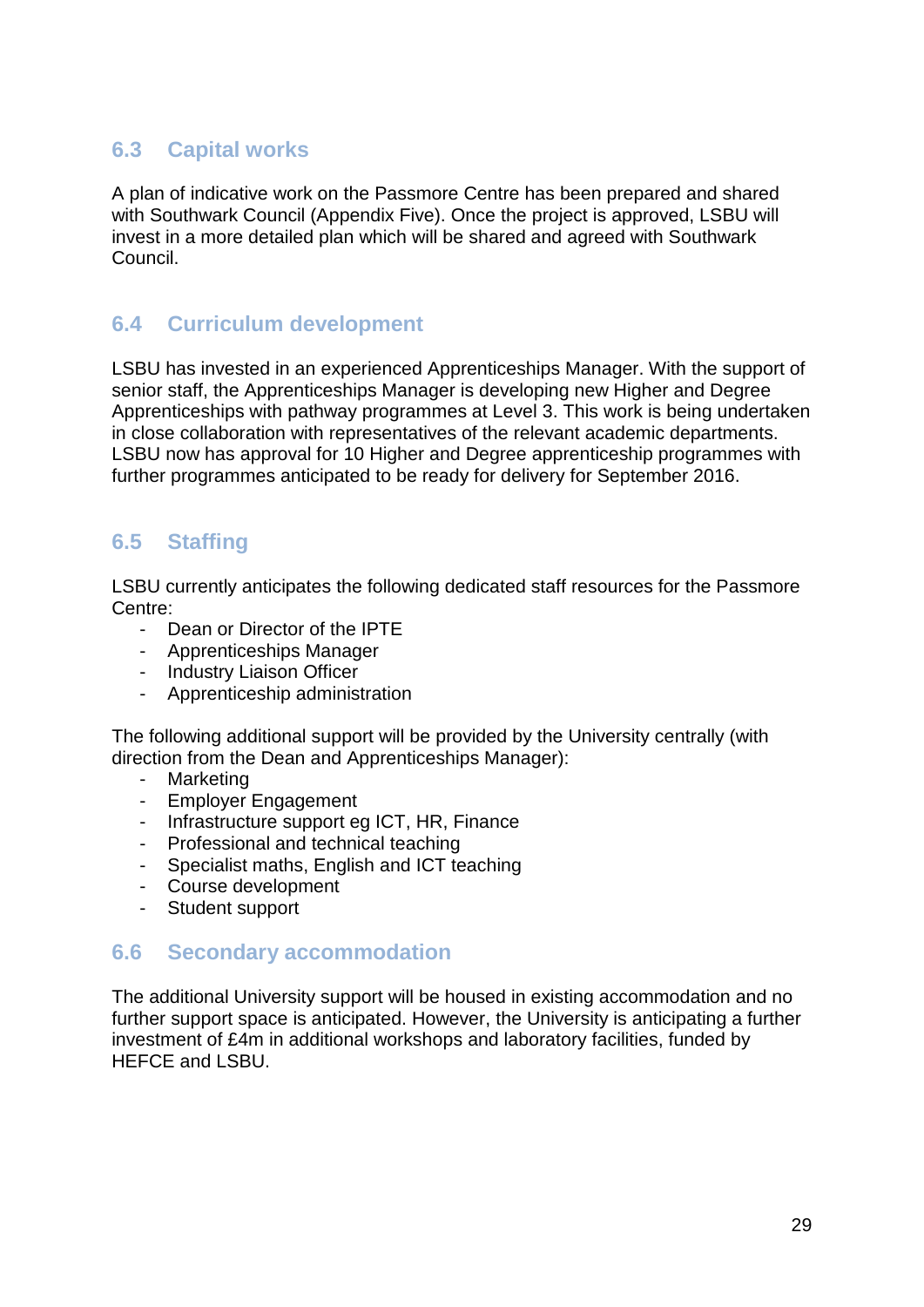# <span id="page-30-0"></span>**6.7 Suppliers**

Refurbishment of the Passmore Building and upgrading of other facilities will be undertaken by an LSBU framework contractor or as otherwise agreed with Southwark Council.

# <span id="page-30-1"></span>**6.8 Equipment**

No specialist equipment is anticipated for the Passmore Centre. However, the University is anticipating a further investment of £4m in additional workshops and laboratory facilities, funded by HEFCE and LSBU.

# <span id="page-30-2"></span>**6.9 Key assumptions**

- Continuation of government support for Apprenticeships and the Apprenticeship Levy
- Growing employer demand for Apprenticeships
- Growing student demand for Apprenticeships

# <span id="page-30-3"></span>**6.10 Operational risks**

- Failure to deliver the building within the capital budget this risk will be held by LSBU
- Failure to deliver the refurbishment project on schedule this risk will be held by LSBU which will provide interim space for delivery if required
- Failure to secure adequate additional students to justify operational costs of the Centre – this risk will be held by LSBU
- Systems and process failures related to draw down of student funding (LSBU)
- Quality failings resulting in inability to draw down student funding (LSBU)
- Systems/ quality failures which result in loss of employer support (LSBU)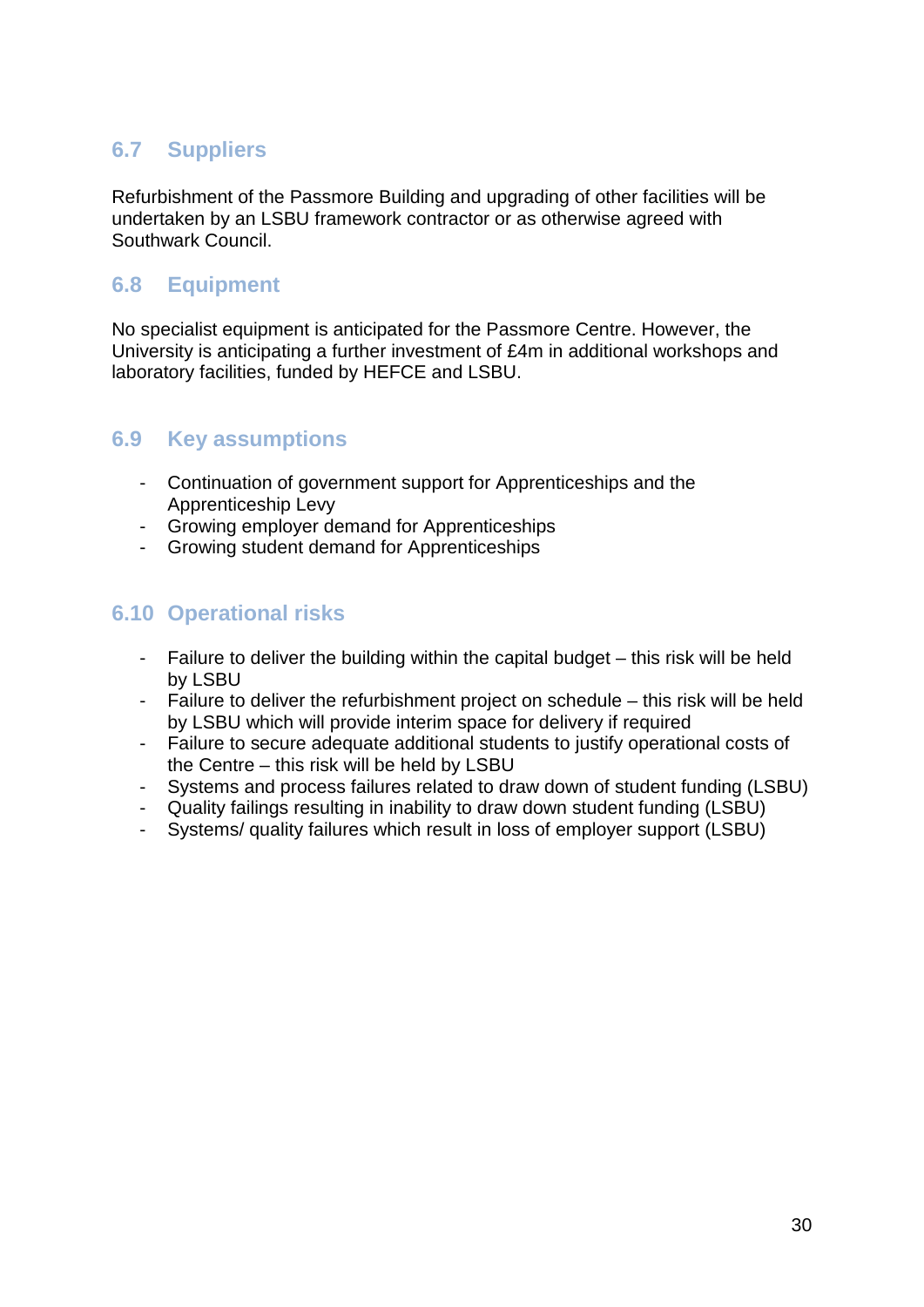# <span id="page-31-0"></span>**7. Finance**

# <span id="page-31-1"></span>**7.1 Capital costs**

The Passmore Centre project is part of a wider University project to expand provision for professional and technical education at Levels 3-6. This wider capital project comprises the following elements:

| Passmore Centre                                        | £5m* |
|--------------------------------------------------------|------|
| Professional and Technical Teaching Facilities upgrade | £4m  |
| Set up costs and initial running costs (to 2020)       | £2m  |

\*This is an indicative figure and subject to further detailed design work which will be undertaken as soon as the project if funded.

# <span id="page-31-2"></span>**7.2 Profit and loss forecast**

The IPTE is expected to break even by 2020 with any (small) surplus being invested in further provision for employer supported study.

# <span id="page-31-3"></span>**7.3 Sources of finance**

LSBU is planning investment in its capacity to deliver Higher and Degree Apprenticeships and other professional and technical education. This includes:

- Provision of Passmore Building by LSBU
- Refurbishment of the Passmore Buildng, estimated cost **£5m**
- Expansion of teaching capacity in laboratory and workshops spaces **£4m**
- Supporting infrastructure including ICT for reporting and funding mechanisms relevant to this area; staff to manage the programmes; additional teaching and technical support staff where necessary **£2m**

Once established, the Passmore Centre will need to be self-financing through income from teaching fees. However, the capital and set up costs of the project mean that external pump-priming support is needed.

The following are the proposed sources of capital finance for this project:

- 1. Refurbishment of Passmore Building. Cost estimated at £5m. Grant sought from Southwark Council.
- 2. Investment into additional teaching capacity in technical facilities. Cost estimated at £4m. A grant of £2m is being sought from HEFCE Catalyst Fund; a further £2m will be provided by LSBU.
- 3. Set up cost (staffing and infrastructure). Costs estimated at £2m over three years. Funded by LSBU with support requested from HEFCE.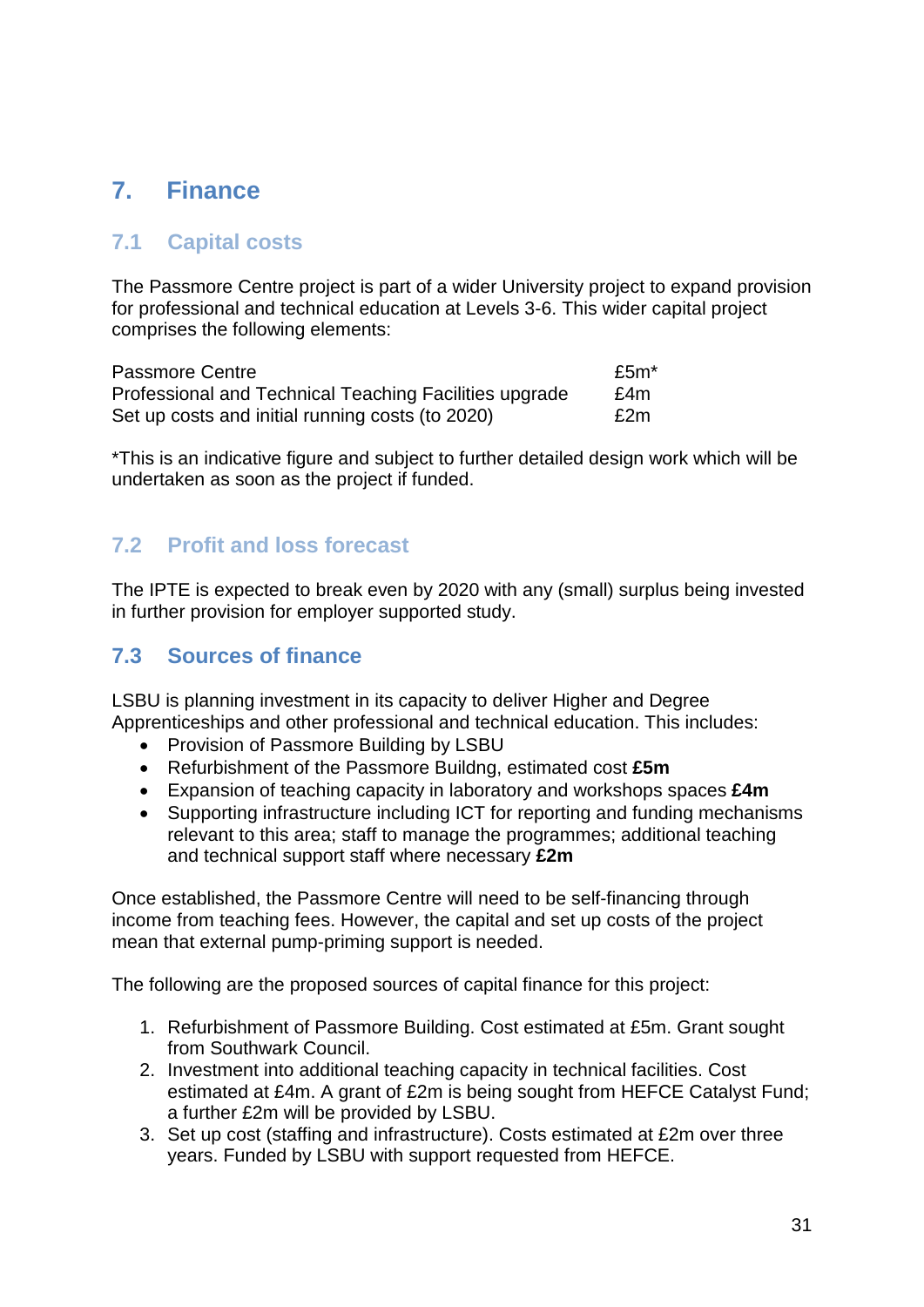In light of the significant proposed investment requested of Southwark Council, LSBU will be pleased to make an undertaking that there will be no disposal of the Passmore Building within 5 years without the consent of the Council. Furthermore, should the scale of activity necessitate a change of premises for the activities of the Passmore Centre, LSBU will consult in advance with the Council. LSBU and the Council will work together to agree a suitable model/ mechanism to enable the Council to oversee the appropriate use of its investment.

We are seeking to receive all funding as soon as possible. We will need to receive at least 20% of the funding to cover professional fees in order to initiate the project and further funds shortly thereafter to meet contractor requirements, with all funds received by 31 July 2017.

# <span id="page-32-0"></span>**7.4 Financial risks**

The key financial risks of the project are:

- Failure to deliver the building project within the capital budget this risk will be held by LSBU
- Failure to secure adequate additional students to justify operational costs of the Centre – this risk will be held by LSBU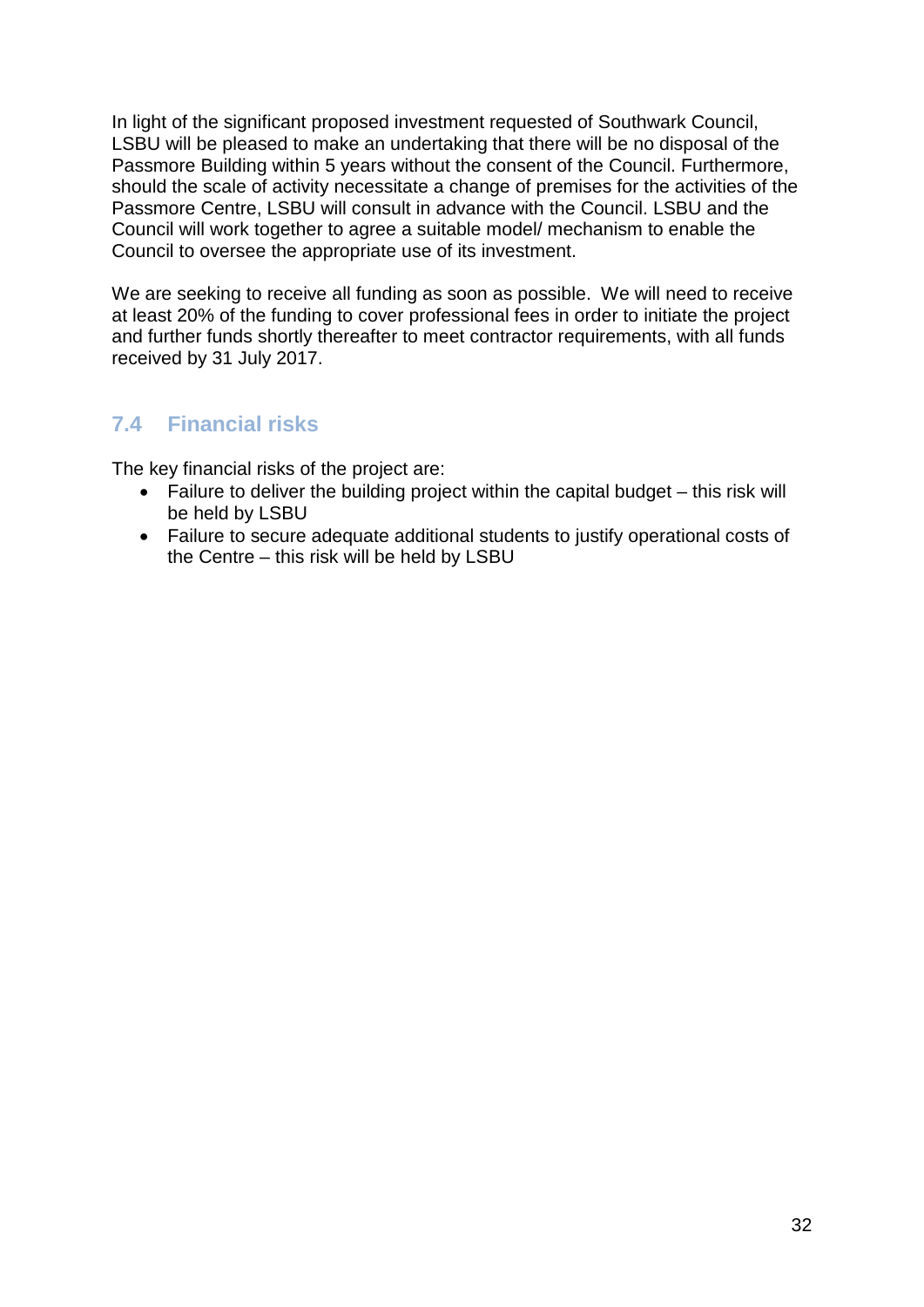# <span id="page-33-0"></span>**8. Governance**

# <span id="page-33-1"></span>**8.1 Operating model**

The Passmore Centre will be owned and operated by LSBU as part of the organisational and financial structures of the University. Operating within the University will enable significant and vital flexibilities in terms of staffing, student access to facilities and student support, use of technical facilities, integrated employer engagement and integrated student recruitment.

The University's academic structure is currently based around seven Schools. In strategic and governance terms, the Passmore Centre will effectively operate as an eighth academic department (or School) with a Director or Dean reporting directly to the University Deputy Vice Chancellor. This model will enable the University to integrate educational provision.

#### <span id="page-33-2"></span>**8.2 Key partners and their roles**

The key partners in this project are Southwark Council and LSBU. This project represents a major investment in skills by Southwark Council and both the Council and LSBU will wish to ensure that its role is suitably recognised and that the Passmore Centre contributes strategically and practically to its employment, education and skills ambitions. (See Point 8.4 below)

The Higher Education Funding Council for England (HEFCE) is anticipated to be another important partner. LSBU is seeking from HEFCE a substantial investment in the upgrading of the technical facilities that will support this project and HEFCE will therefore have a role in determining and assessing the impact of the project.

# <span id="page-33-3"></span>**8.3 Other stakeholders**

Other key stakeholders will include local schools, other education and skills providers, local employers and employer organisations.

# <span id="page-33-4"></span>**8.4 Strategic Board/Governing body**

The Passmore Centre will be owned and operated by London South Bank University and will ultimately be the responsibility of the LSBU Board of Governors. There will be established a strategic Passmore Centre Board with the purpose of reviewing the progress of the project and that it remains true to its core purpose, namely the provision of high quality professional and technical education at Levels 3-6. The Board will comprise representatives of the Council and LSBU. Details of the Board and any supporting body may be set out in an appendix to the established Memorandum of Understanding between the Council and LSBU. The IPTE (and the Passmore Centre which forms part of it) may have oversight from a further governing body the nature of which will be established as part of wider discussions around the Family of Learning Providers.